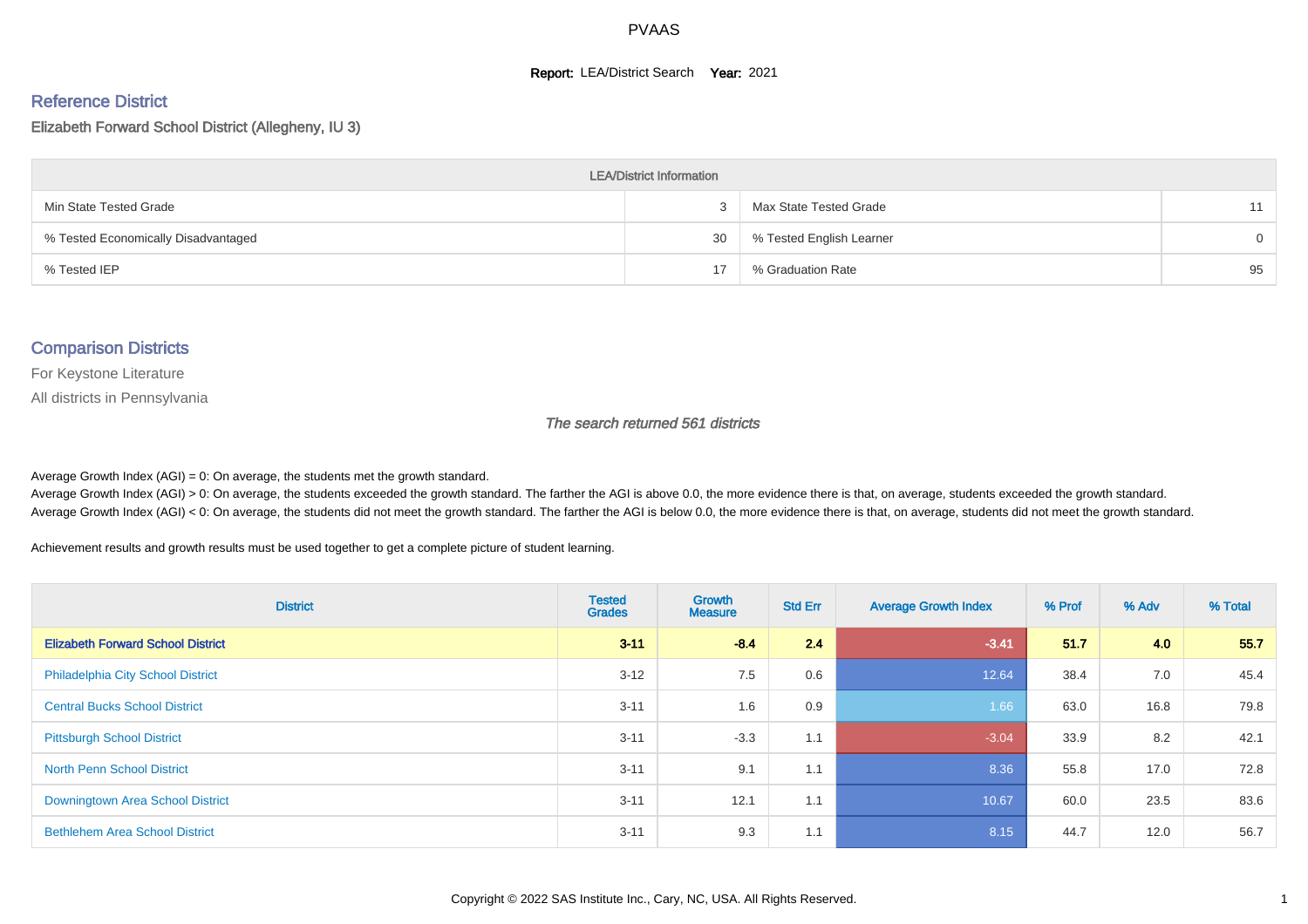| <b>District</b>                           | <b>Tested</b><br><b>Grades</b> | <b>Growth</b><br><b>Measure</b> | <b>Std Err</b> | <b>Average Growth Index</b> | % Prof | % Adv | % Total |
|-------------------------------------------|--------------------------------|---------------------------------|----------------|-----------------------------|--------|-------|---------|
| <b>Elizabeth Forward School District</b>  | $3 - 11$                       | $-8.4$                          | 2.4            | $-3.41$                     | 51.7   | 4.0   | 55.7    |
| <b>Council Rock School District</b>       | $3 - 11$                       | 8.9                             | 1.2            | 7.65                        | 62.8   | 16.6  | 79.4    |
| <b>West Chester Area School District</b>  | $3 - 11$                       | 12.6                            | 1.2            | 10.38                       | 66.8   | 20.2  | 87.0    |
| <b>Parkland School District</b>           | $3 - 11$                       | 5.3                             | 1.2            | 4.30                        | 58.0   | 22.3  | 80.4    |
| <b>Cumberland Valley School District</b>  | $3 - 12$                       | 18.5                            | 1.3            | 14.64                       | 60.7   | 23.4  | 84.1    |
| <b>East Penn School District</b>          | $3 - 11$                       | 4.1                             | 1.3            | 3.27                        | 55.8   | 11.5  | 67.3    |
| <b>Lower Merion School District</b>       | $3 - 11$                       | 19.0                            | 1.3            | 14.93                       | 55.6   | 29.9  | 85.5    |
| <b>North Allegheny School District</b>    | $3 - 11$                       | 17.4                            | 1.3            | 13.52                       | 59.5   | 28.1  | 87.6    |
| <b>Central Dauphin School District</b>    | $3 - 11$                       | 4.4                             | 1.3            | 3.32                        | 53.3   | 7.4   | 60.7    |
| <b>Chambersburg Area School District</b>  | $3 - 11$                       | $-9.5$                          | 1.3            | $-7.20$                     | 42.7   | 8.6   | 51.4    |
| <b>Neshaminy School District</b>          | $3 - 11$                       | 4.0                             | 1.3            | 3.02                        | 58.7   | 9.5   | 68.2    |
| <b>Spring-Ford Area School District</b>   | $3 - 11$                       | 6.0                             | 1.3            | 4.46                        | 60.8   | 16.5  | 77.4    |
| <b>Allentown City School District</b>     | $3 - 12$                       | 5.3                             | 1.4            | 3.88                        | 25.3   | 2.7   | 28.0    |
| <b>Reading School District</b>            | $3 - 11$                       | 10.1                            | 1.4            | 7.25                        | 24.7   | 2.4   | 27.2    |
| <b>West Shore School District</b>         | $3 - 12$                       | $5.0\,$                         | 1.4            | 3.59                        | 54.2   | 9.4   | 63.6    |
| <b>Seneca Valley School District</b>      | $3 - 11$                       | $-1.4$                          | 1.4            | $-0.99$                     | 57.2   | 11.4  | 68.6    |
| <b>Hazleton Area School District</b>      | $3 - 11$                       | 9.6                             | 1.4            | 6.77                        | 45.0   | 7.8   | 52.9    |
| <b>Easton Area School District</b>        | $3 - 12$                       | $-4.1$                          | 1.4            | $-2.91$                     | 39.9   | 4.0   | 43.9    |
| <b>Hempfield School District</b>          | $3 - 11$                       | 0.1                             | 1.4            | 0.08                        | 58.2   | 9.9   | 68.2    |
| <b>State College Area School District</b> | $3 - 11$                       | 20.5                            | 1.4            | 14.33                       | 58.0   | 25.9  | 84.0    |
| <b>Pennridge School District</b>          | $3 - 10$                       | $-16.8$                         | 1.4            | $-11.59$                    | 46.8   | 8.0   | 54.9    |
| <b>Lancaster School District</b>          | $3 - 12$                       | $-15.8$                         | 1.5            | $-10.90$                    | 14.6   | 2.3   | 16.9    |
| Mt Lebanon School District                | $3 - 11$                       | $-1.0$                          | 1.5            | $-0.70$                     | 61.9   | 24.0  | 85.9    |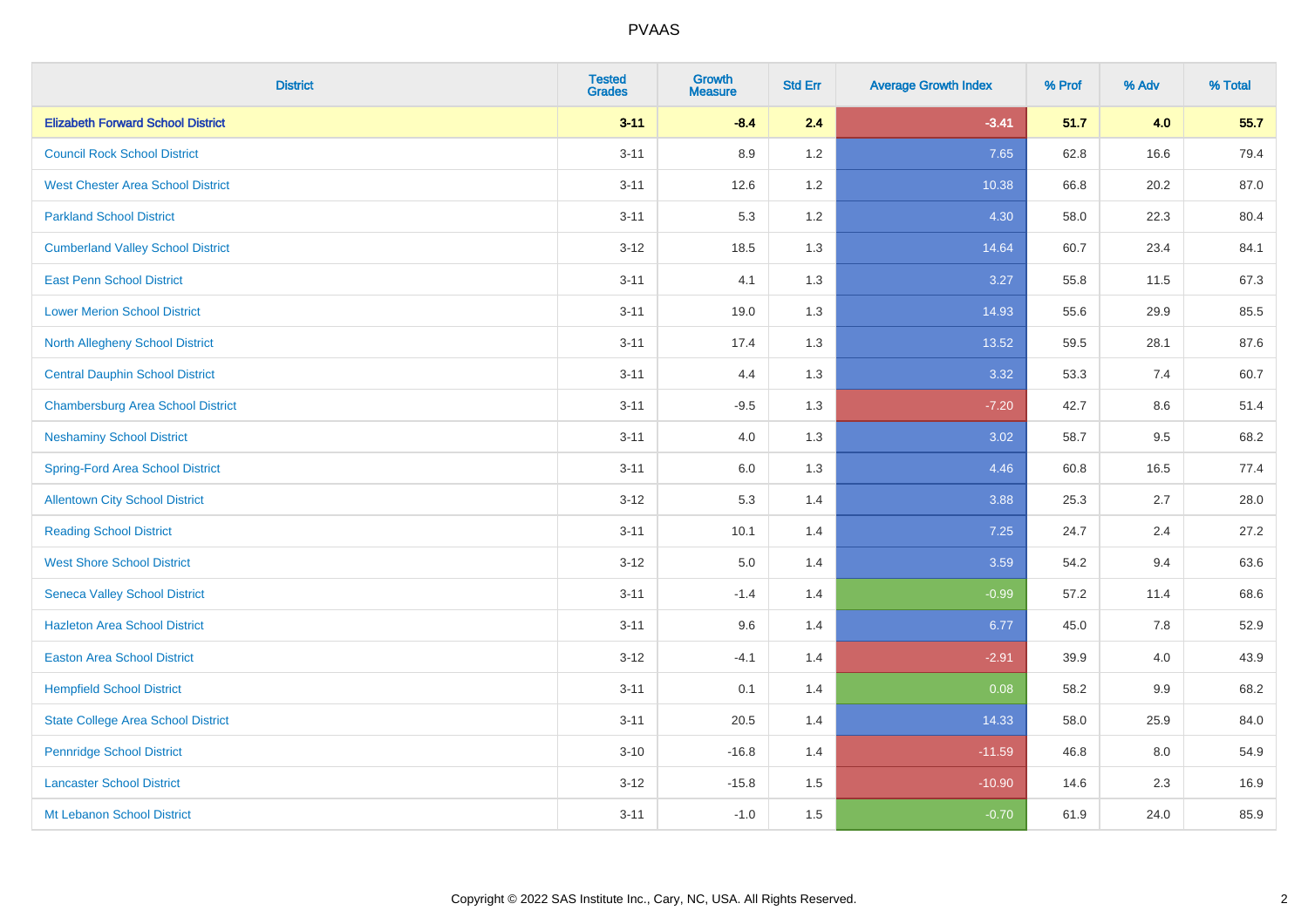| <b>District</b>                           | <b>Tested</b><br><b>Grades</b> | <b>Growth</b><br><b>Measure</b> | <b>Std Err</b> | <b>Average Growth Index</b> | % Prof | % Adv   | % Total |
|-------------------------------------------|--------------------------------|---------------------------------|----------------|-----------------------------|--------|---------|---------|
| <b>Elizabeth Forward School District</b>  | $3 - 11$                       | $-8.4$                          | 2.4            | $-3.41$                     | 51.7   | 4.0     | 55.7    |
| Pocono Mountain School District           | $3 - 12$                       | 6.8                             | 1.5            | 4.62                        | 45.8   | $5.0\,$ | 50.7    |
| <b>Pennsbury School District</b>          | $3 - 11$                       | 11.7                            | 1.5            | 7.90                        | 60.1   | 21.3    | 81.3    |
| <b>Boyertown Area School District</b>     | $3 - 11$                       | $-4.7$                          | 1.5            | $-3.17$                     | 55.2   | 11.3    | 66.5    |
| <b>Wilson School District</b>             | $3 - 12$                       | 8.8                             | 1.5            | 5.96                        | 52.6   | 14.6    | 67.2    |
| <b>Upper Darby School District</b>        | $3 - 12$                       | 6.9                             | 1.5            | 4.62                        | 45.0   | 6.7     | 51.7    |
| <b>Souderton Area School District</b>     | $3 - 11$                       | 12.4                            | 1.5            | 8.28                        | 61.7   | 15.2    | 76.9    |
| <b>Millcreek Township School District</b> | $3 - 11$                       | 3.1                             | 1.5            | 2.06                        | 55.6   | 14.2    | 69.7    |
| <b>Haverford Township School District</b> | $3 - 11$                       | 8.0                             | 1.5            | 5.27                        | 53.0   | 25.5    | 78.6    |
| <b>Dallastown Area School District</b>    | $3 - 11$                       | 13.5                            | 1.5            | 8.84                        | 56.0   | 17.9    | 73.8    |
| Pennsylvania Cyber Charter School         | $3 - 11$                       | 11.6                            | 1.5            | 7.54                        | 46.3   | 5.0     | 51.3    |
| <b>Butler Area School District</b>        | $3 - 11$                       | $-6.5$                          | 1.5            | $-4.26$                     | 42.5   | 9.4     | 51.9    |
| <b>Erie City School District</b>          | $3 - 12$                       | $-14.5$                         | 1.6            | $-9.26$                     | 25.4   | 3.0     | 28.4    |
| East Stroudsburg Area School District     | $3 - 11$                       | 0.1                             | 1.6            | 0.05                        | 45.8   | 7.8     | 53.6    |
| <b>Hempfield Area School District</b>     | $3 - 12$                       | 4.6                             | 1.6            | 2.86                        | 53.5   | 20.1    | 73.6    |
| <b>Perkiomen Valley School District</b>   | $3 - 11$                       | $-3.5$                          | 1.6            | $-2.18$                     | 53.8   | 13.4    | 67.2    |
| Northampton Area School District          | $3 - 11$                       | 4.0                             | 1.6            | 2.51                        | 52.3   | 10.8    | 63.1    |
| <b>Norristown Area School District</b>    | $3 - 12$                       | $-12.8$                         | 1.6            | $-7.98$                     | 23.5   | 2.3     | 25.7    |
| <b>Avon Grove School District</b>         | $3 - 10$                       | 10.0                            | 1.6            | 6.26                        | 56.3   | 18.6    | 74.9    |
| <b>Manheim Township School District</b>   | $3 - 12$                       | $-0.9$                          | 1.6            | $-0.58$                     | 53.2   | 15.5    | 68.7    |
| <b>Owen J Roberts School District</b>     | $3 - 11$                       | $-12.3$                         | 1.6            | $-7.61$                     | 57.0   | 11.9    | 69.0    |
| <b>Penn Manor School District</b>         | $3 - 11$                       | $-0.4$                          | 1.6            | $-0.25$                     | 51.9   | 12.6    | 64.5    |
| <b>Canon-Mcmillan School District</b>     | $3 - 11$                       | $-0.8$                          | 1.6            | $-0.50$                     | 58.7   | 15.9    | 74.6    |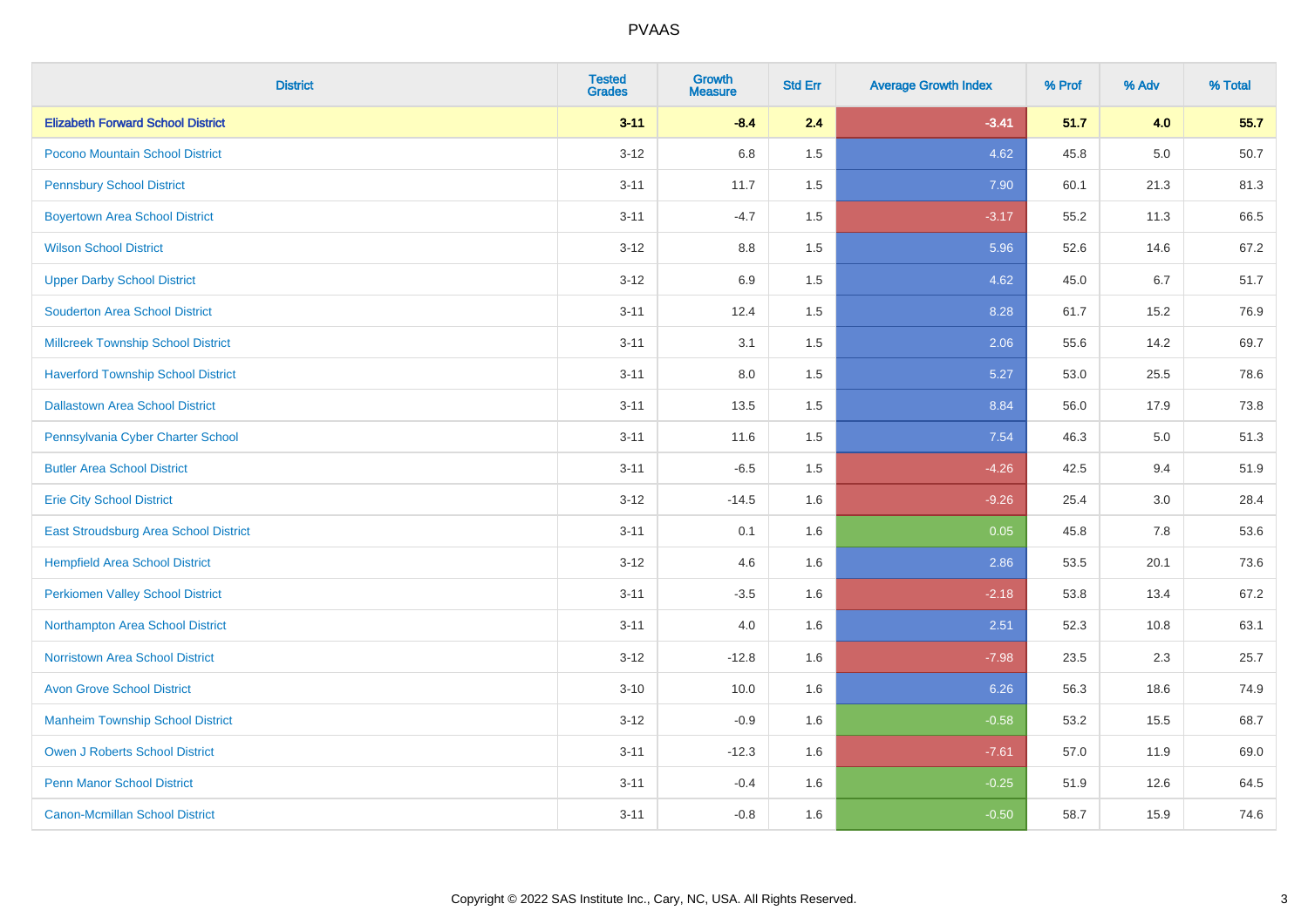| <b>District</b>                             | <b>Tested</b><br><b>Grades</b> | <b>Growth</b><br><b>Measure</b> | <b>Std Err</b> | <b>Average Growth Index</b> | % Prof | % Adv | % Total |
|---------------------------------------------|--------------------------------|---------------------------------|----------------|-----------------------------|--------|-------|---------|
| <b>Elizabeth Forward School District</b>    | $3 - 11$                       | $-8.4$                          | 2.4            | $-3.41$                     | 51.7   | 4.0   | 55.7    |
| <b>Bensalem Township School District</b>    | $3 - 11$                       | 1.6                             | 1.6            | 0.98                        | 38.8   | 8.3   | 47.1    |
| Altoona Area School District                | $3 - 12$                       | 3.3                             | 1.6            | 1.99                        | 47.7   | 8.2   | 55.9    |
| <b>Quakertown Community School District</b> | $3 - 12$                       | $-4.4$                          | 1.6            | $-2.70$                     | 56.5   | 10.0  | 66.6    |
| <b>Cornwall-Lebanon School District</b>     | $3 - 11$                       | 8.3                             | 1.6            | 5.08                        | 47.2   | 8.4   | 55.6    |
| <b>Ridley School District</b>               | $3 - 12$                       | 10.0                            | 1.6            | 6.10                        | 45.6   | 8.2   | 53.8    |
| <b>Mifflin County School District</b>       | $3 - 11$                       | 9.1                             | 1.7            | 5.49                        | 47.1   | 6.7   | 53.8    |
| <b>Nazareth Area School District</b>        | $3 - 11$                       | $-4.7$                          | 1.7            | $-2.82$                     | 59.2   | 9.9   | 69.0    |
| <b>Garnet Valley School District</b>        | $3 - 10$                       | 10.9                            | 1.7            | 6.53                        | 67.1   | 19.0  | 86.1    |
| <b>Centennial School District</b>           | $3 - 10$                       | 7.1                             | 1.7            | 4.29                        | 50.1   | 8.7   | 58.9    |
| <b>Coatesville Area School District</b>     | $3 - 11$                       | $-4.4$                          | 1.7            | $-2.62$                     | 36.3   | 4.2   | 40.5    |
| <b>Penn-Trafford School District</b>        | $3 - 11$                       | 13.4                            | 1.7            | 7.87                        | 62.3   | 21.9  | 84.2    |
| <b>Armstrong School District</b>            | $3 - 11$                       | 2.6                             | 1.7            | 1.53                        | 51.5   | 6.1   | 57.6    |
| <b>Colonial School District</b>             | $3 - 11$                       | 14.0                            | 1.7            | 8.21                        | 60.2   | 19.6  | 79.8    |
| <b>Central York School District</b>         | $3 - 12$                       | 12.3                            | 1.7            | 7.20                        | 55.5   | 11.5  | 67.0    |
| <b>York Co School Of Technology</b>         | $9 - 12$                       | $-3.8$                          | 1.7            | $-2.22$                     | 39.1   | 5.6   | 44.7    |
| <b>Hatboro-Horsham School District</b>      | $3 - 11$                       | $-12.8$                         | 1.7            | $-7.47$                     | 45.6   | 7.2   | 52.8    |
| <b>Methacton School District</b>            | $3 - 11$                       | 2.5                             | 1.7            | 1.43                        | 62.5   | 16.4  | 79.0    |
| <b>Springfield School District</b>          | $3 - 11$                       | 13.8                            | 1.7            | 7.99                        | 60.9   | 21.5  | 82.4    |
| <b>Norwin School District</b>               | $3 - 11$                       | 18.0                            | 1.7            | 10.37                       | 58.5   | 27.0  | 85.4    |
| <b>Upper Saint Clair School District</b>    | $3 - 11$                       | 18.5                            | 1.7            | 10.65                       | 61.8   | 30.1  | 91.9    |
| <b>Governor Mifflin School District</b>     | $3 - 11$                       | 4.1                             | 1.8            | 2.33                        | 42.5   | 7.2   | 49.7    |
| <b>Bethel Park School District</b>          | $3 - 11$                       | 5.6                             | 1.8            | 3.18                        | 65.3   | 18.6  | 83.9    |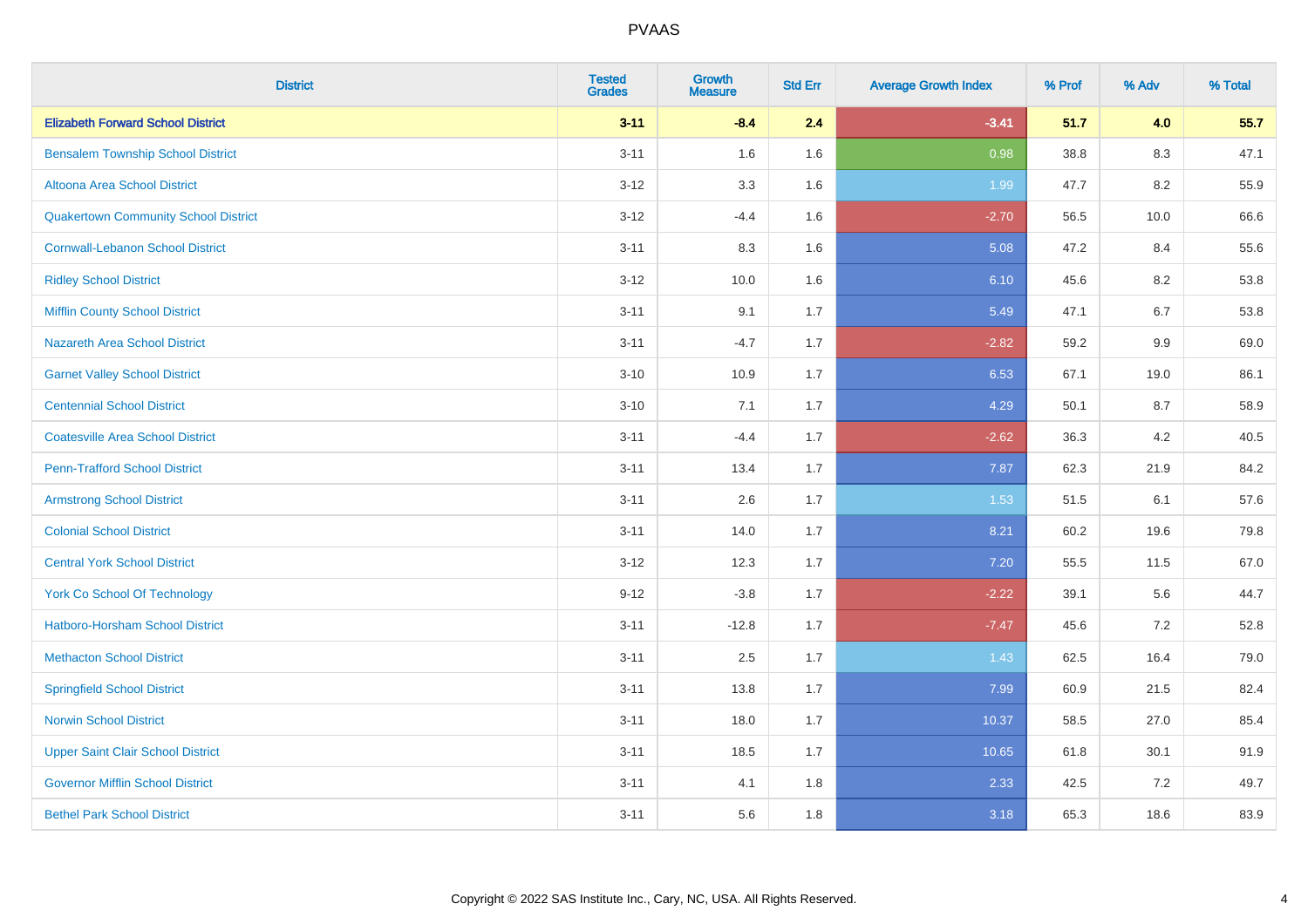| <b>District</b>                                    | <b>Tested</b><br><b>Grades</b> | <b>Growth</b><br><b>Measure</b> | <b>Std Err</b> | <b>Average Growth Index</b> | % Prof | % Adv | % Total |
|----------------------------------------------------|--------------------------------|---------------------------------|----------------|-----------------------------|--------|-------|---------|
| <b>Elizabeth Forward School District</b>           | $3 - 11$                       | $-8.4$                          | 2.4            | $-3.41$                     | 51.7   | 4.0   | 55.7    |
| <b>Whitehall-Coplay School District</b>            | $3 - 11$                       | 6.1                             | 1.8            | 3.45                        | 49.3   | 7.4   | 56.6    |
| <b>Warren County School District</b>               | $3 - 11$                       | $-0.1$                          | 1.8            | $-0.06$                     | 37.2   | 5.3   | 42.6    |
| <b>Williamsport Area School District</b>           | $3 - 11$                       | 1.9                             | 1.8            | 1.04                        | 44.1   | 12.8  | 56.9    |
| <b>Mechanicsburg Area School District</b>          | $3 - 11$                       | 5.9                             | 1.8            | 3.29                        | 57.2   | 13.7  | 70.9    |
| <b>Ephrata Area School District</b>                | $3 - 11$                       | 5.6                             | 1.8            | 3.12                        | 54.7   | 9.5   | 64.2    |
| <b>Upper Dublin School District</b>                | $3 - 12$                       | 15.4                            | 1.8            | 8.53                        | 60.8   | 24.8  | 85.6    |
| <b>Delaware Valley School District</b>             | $3 - 11$                       | 12.6                            | 1.8            | 6.93                        | 55.2   | 16.2  | 71.4    |
| <b>Pine-Richland School District</b>               | $3 - 11$                       | 11.5                            | 1.8            | 6.31                        | 60.6   | 24.4  | 85.0    |
| <b>Wissahickon School District</b>                 | $3 - 10$                       | 12.5                            | 1.8            | 6.85                        | 58.3   | 22.4  | 80.7    |
| <b>Peters Township School District</b>             | $3 - 11$                       | 5.0                             | 1.8            | 2.76                        | 59.8   | 26.1  | 85.9    |
| <b>Kennett Consolidated School District</b>        | $3 - 11$                       | 4.8                             | 1.8            | 2.61                        | 52.5   | 10.7  | 63.2    |
| Fox Chapel Area School District                    | $3 - 11$                       | $9.8\,$                         | 1.8            | 5.36                        | 56.6   | 28.6  | 85.2    |
| <b>North Hills School District</b>                 | $3 - 11$                       | $-1.8$                          | 1.8            | $-0.96$                     | 59.1   | 14.1  | 73.2    |
| <b>Conestoga Valley School District</b>            | $3 - 11$                       | 8.7                             | 1.8            | 4.69                        | 60.3   | 13.5  | 73.8    |
| <b>Elizabethtown Area School District</b>          | $3 - 12$                       | $-0.9$                          | 1.9            | $-0.47$                     | 50.0   | 11.2  | 61.2    |
| <b>Shaler Area School District</b>                 | $3 - 11$                       | $-0.8$                          | 1.9            | $-0.43$                     | 49.1   | 9.6   | 58.7    |
| <b>Commonwealth Charter Academy Charter School</b> | $3 - 10$                       | 9.1                             | 1.9            | 4.90                        | 47.2   | 9.1   | 56.3    |
| <b>Warwick School District</b>                     | $3 - 11$                       | 5.2                             | 1.9            | 2.76                        | 46.4   | 17.0  | 63.3    |
| South Western School District                      | $3 - 12$                       | 3.9                             | 1.9            | 2.08                        | 60.2   | 8.1   | 68.3    |
| <b>Great Valley School District</b>                | $3 - 11$                       | 15.0                            | 1.9            | 7.98                        | 50.0   | 35.0  | 85.0    |
| Palmyra Area School District                       | $3 - 11$                       | 5.6                             | 1.9            | 2.96                        | 56.4   | 15.6  | 72.0    |
| <b>Carlisle Area School District</b>               | $3 - 11$                       | $-5.3$                          | 1.9            | $-2.81$                     | 54.0   | 6.3   | 60.3    |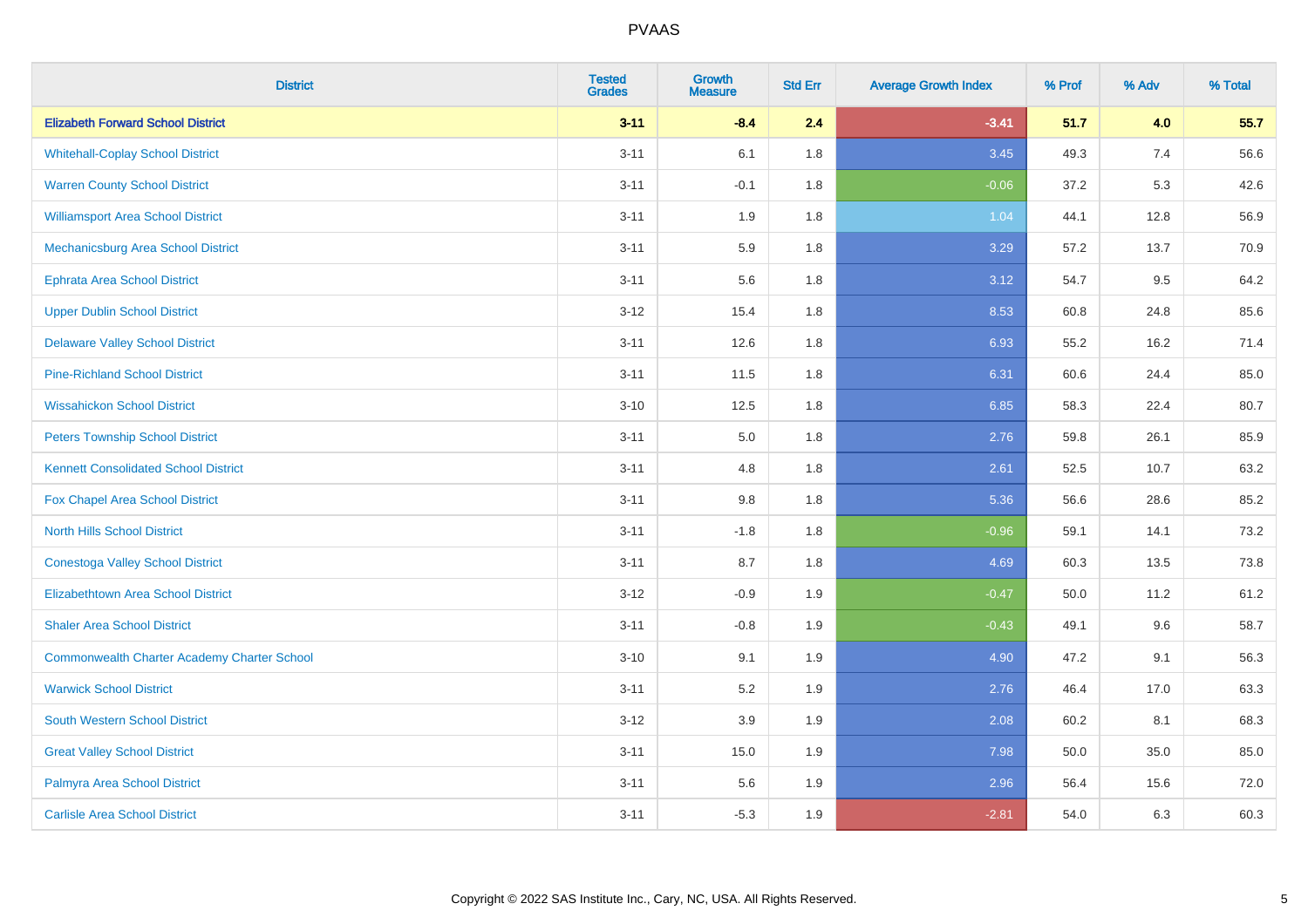| <b>District</b>                          | <b>Tested</b><br><b>Grades</b> | <b>Growth</b><br><b>Measure</b> | <b>Std Err</b> | <b>Average Growth Index</b> | % Prof | % Adv   | % Total |
|------------------------------------------|--------------------------------|---------------------------------|----------------|-----------------------------|--------|---------|---------|
| <b>Elizabeth Forward School District</b> | $3 - 11$                       | $-8.4$                          | 2.4            | $-3.41$                     | 51.7   | 4.0     | 55.7    |
| <b>Waynesboro Area School District</b>   | $3 - 12$                       | $-6.1$                          | 1.9            | $-3.20$                     | 50.0   | $6.8\,$ | 56.8    |
| <b>Baldwin-Whitehall School District</b> | $3 - 11$                       | 1.8                             | 1.9            | 0.94                        | 58.6   | $8.6\,$ | 67.1    |
| <b>Muhlenberg School District</b>        | $3 - 10$                       | 4.0                             | 1.9            | 2.10                        | 34.2   | 2.6     | 36.8    |
| <b>Oxford Area School District</b>       | $3 - 11$                       | $-4.3$                          | 1.9            | $-2.26$                     | 41.3   | 8.0     | 49.3    |
| <b>Abington School District</b>          | $3 - 10$                       | $-11.5$                         | 1.9            | $-6.00$                     | 56.2   | 11.6    | 67.8    |
| <b>Exeter Township School District</b>   | $3 - 11$                       | $-10.4$                         | 1.9            | $-5.44$                     | 50.6   | 2.7     | 53.3    |
| <b>Stroudsburg Area School District</b>  | $3 - 11$                       | $5.5\,$                         | 1.9            | 2.88                        | 48.1   | 4.2     | 52.3    |
| <b>Lebanon School District</b>           | $3 - 11$                       | $-1.6$                          | 1.9            | $-0.80$                     | 24.4   | 2.6     | 27.0    |
| <b>Franklin Regional School District</b> | $3 - 11$                       | 2.0                             | 1.9            | 1.02                        | 66.7   | 15.5    | 82.1    |
| <b>Penn-Delco School District</b>        | $3 - 11$                       | $-6.8$                          | 1.9            | $-3.51$                     | 46.6   | 3.2     | 49.8    |
| <b>Moon Area School District</b>         | $3 - 11$                       | 8.2                             | 1.9            | 4.25                        | 58.7   | 18.5    | 77.2    |
| <b>Shippensburg Area School District</b> | $3 - 11$                       | 9.3                             | 1.9            | 4.84                        | 53.1   | 10.2    | 63.3    |
| <b>Greater Latrobe School District</b>   | $3 - 11$                       | 0.6                             | 1.9            | 0.31                        | 55.5   | 14.1    | 69.5    |
| <b>Lower Dauphin School District</b>     | $3 - 11$                       | 0.6                             | 1.9            | 0.33                        | 49.2   | 12.6    | 61.8    |
| South Fayette Township School District   | $3 - 11$                       | 1.7                             | 2.0            | 0.88                        | 61.0   | 26.5    | 87.6    |
| Northern York County School District     | $3 - 11$                       | 15.6                            | 2.0            | 7.98                        | 57.4   | 11.5    | 68.8    |
| Northeastern York School District        | $3 - 11$                       | 5.9                             | 2.0            | 3.03                        | 51.1   | 16.6    | 67.6    |
| <b>Bristol Township School District</b>  | $3 - 11$                       | $-13.9$                         | 2.0            | $-7.05$                     | 31.0   | 3.7     | 34.7    |
| <b>Daniel Boone Area School District</b> | $3 - 12$                       | 5.7                             | 2.0            | 2.88                        | 51.0   | 11.5    | 62.6    |
| <b>Solanco School District</b>           | $3 - 11$                       | $-11.0$                         | 2.0            | $-5.55$                     | 41.6   | 4.5     | 46.1    |
| Lampeter-Strasburg School District       | $3-12$                         | $-8.6$                          | 2.0            | $-4.33$                     | 55.1   | 9.8     | 64.8    |
| <b>Bangor Area School District</b>       | $3 - 12$                       | $-0.9$                          | 2.0            | $-0.43$                     | 44.3   | 4.7     | 49.0    |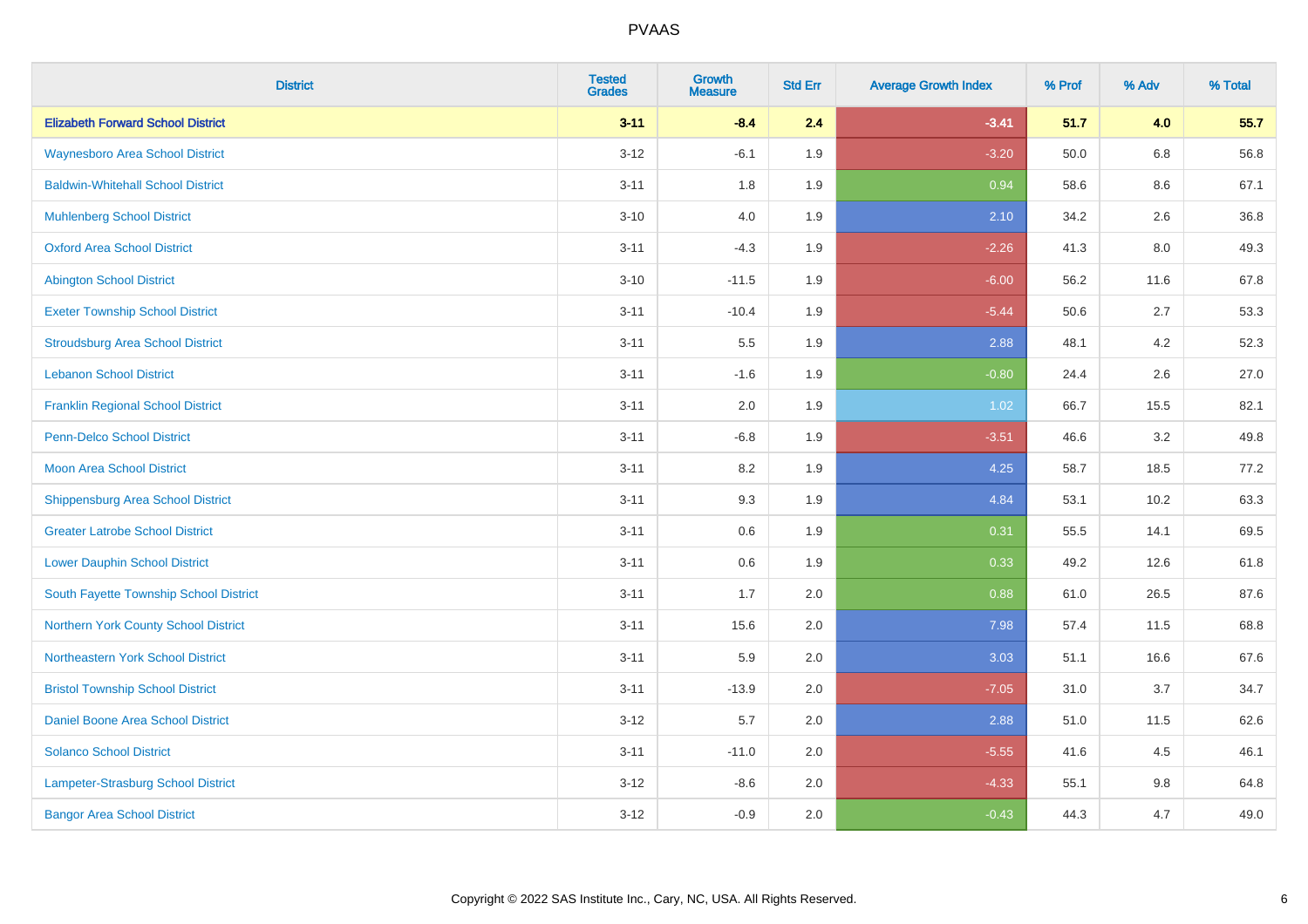| <b>District</b>                             | <b>Tested</b><br><b>Grades</b> | Growth<br><b>Measure</b> | <b>Std Err</b> | <b>Average Growth Index</b> | % Prof | % Adv | % Total |
|---------------------------------------------|--------------------------------|--------------------------|----------------|-----------------------------|--------|-------|---------|
| <b>Elizabeth Forward School District</b>    | $3 - 11$                       | $-8.4$                   | 2.4            | $-3.41$                     | 51.7   | 4.0   | 55.7    |
| <b>Conewago Valley School District</b>      | $3 - 12$                       | $-0.9$                   | 2.0            | $-0.45$                     | 51.7   | 9.6   | 61.3    |
| <b>Pleasant Valley School District</b>      | $3 - 11$                       | 3.1                      | 2.0            | 1.57                        | 57.2   | 5.5   | 62.8    |
| <b>Kiski Area School District</b>           | $3 - 11$                       | $-3.7$                   | 2.0            | $-1.86$                     | 57.4   | 10.4  | 67.8    |
| <b>Connellsville Area School District</b>   | $3 - 11$                       | 6.1                      | 2.0            | 3.05                        | 45.4   | 7.8   | 53.2    |
| <b>Trinity Area School District</b>         | $3 - 11$                       | $-5.4$                   | 2.0            | $-2.71$                     | 48.3   | 11.8  | 60.1    |
| <b>Upper Merion Area School District</b>    | $3 - 11$                       | 15.3                     | 2.0            | 7.62                        | 59.3   | 19.3  | 78.6    |
| <b>Derry Township School District</b>       | $3 - 10$                       | 12.8                     | 2.0            | 6.39                        | 54.8   | 25.8  | 80.6    |
| <b>Chartiers Valley School District</b>     | $3 - 11$                       | $-1.7$                   | 2.0            | $-0.81$                     | 54.7   | 8.4   | 63.1    |
| <b>Dubois Area School District</b>          | $3 - 11$                       | $-6.2$                   | 2.0            | $-3.07$                     | 50.9   | 13.4  | 64.3    |
| <b>Pottsgrove School District</b>           | $3 - 11$                       | 2.8                      | 2.0            | 1.35                        | 44.0   | 10.0  | 53.9    |
| <b>Cocalico School District</b>             | $3 - 11$                       | 10.6                     | 2.0            | 5.18                        | 50.8   | 14.1  | 64.8    |
| <b>Keystone Central School District</b>     | $3 - 11$                       | $-5.1$                   | 2.0            | $-2.46$                     | 44.7   | 4.6   | 49.4    |
| <b>Dover Area School District</b>           | $3-12$                         | 6.0                      | 2.1            | 2.94                        | 52.2   | 6.0   | 58.2    |
| <b>Upper Perkiomen School District</b>      | $3 - 11$                       | 22.1                     | 2.1            | 10.74                       | 57.7   | 13.2  | 70.9    |
| <b>York Suburban School District</b>        | $3 - 11$                       | 10.1                     | 2.1            | 4.91                        | 53.5   | 27.8  | 81.3    |
| <b>Mars Area School District</b>            | $3 - 10$                       | 5.7                      | 2.1            | 2.75                        | 57.9   | 18.2  | 76.1    |
| Southern York County School District        | $3 - 11$                       | 14.2                     | 2.1            | 6.91                        | 55.1   | 18.1  | 73.1    |
| <b>Cheltenham School District</b>           | $3 - 11$                       | $-1.4$                   | 2.1            | $-0.67$                     | 46.1   | 10.0  | 56.1    |
| <b>West Allegheny School District</b>       | $3-12$                         | 4.0                      | 2.1            | 1.96                        | 63.1   | 15.7  | 78.8    |
| <b>Hollidaysburg Area School District</b>   | $3 - 11$                       | 6.0                      | 2.1            | 2.88                        | 57.1   | 12.3  | 69.4    |
| <b>Radnor Township School District</b>      | $3 - 12$                       | 1.0                      | 2.1            | 0.50                        | 65.0   | 23.2  | 88.2    |
| <b>West Jefferson Hills School District</b> | $3 - 11$                       | 1.8                      | 2.1            | 0.88                        | 55.7   | 20.8  | 76.4    |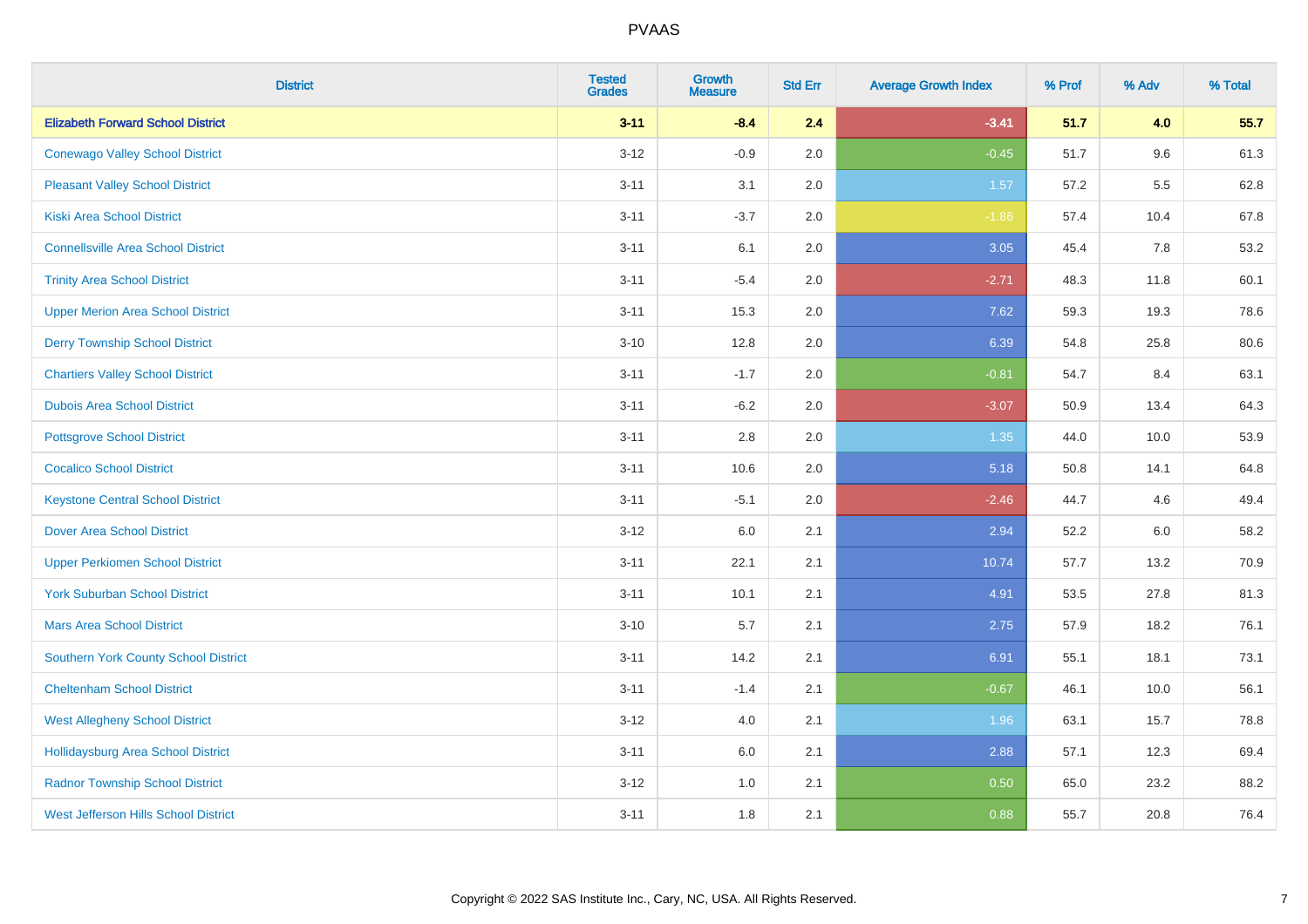| <b>District</b>                                 | <b>Tested</b><br><b>Grades</b> | Growth<br><b>Measure</b> | <b>Std Err</b> | <b>Average Growth Index</b> | % Prof | % Adv | % Total |
|-------------------------------------------------|--------------------------------|--------------------------|----------------|-----------------------------|--------|-------|---------|
| <b>Elizabeth Forward School District</b>        | $3 - 11$                       | $-8.4$                   | 2.4            | $-3.41$                     | 51.7   | 4.0   | 55.7    |
| <b>Montour School District</b>                  | $3 - 11$                       | $-1.8$                   | 2.1            | $-0.88$                     | 61.4   | 15.1  | 76.5    |
| <b>William Penn School District</b>             | $3 - 12$                       | 8.3                      | 2.1            | 3.99                        | 35.6   | 3.0   | 38.7    |
| <b>Phoenixville Area School District</b>        | $3 - 11$                       | $-1.7$                   | 2.1            | $-0.83$                     | 59.9   | 10.6  | 70.5    |
| <b>Spring Grove Area School District</b>        | $3 - 11$                       | 5.6                      | 2.1            | 2.68                        | 55.1   | 15.0  | 70.1    |
| <b>Gettysburg Area School District</b>          | $3 - 11$                       | $-4.0$                   | 2.1            | $-1.89$                     | 45.3   | 14.0  | 59.3    |
| <b>Manheim Central School District</b>          | $3 - 11$                       | 2.1                      | 2.1            | 1.01                        | 53.2   | 11.6  | 64.8    |
| <b>Interboro School District</b>                | $3 - 12$                       | $-7.3$                   | 2.1            | $-3.43$                     | 46.6   | 4.8   | 51.4    |
| <b>York City School District</b>                | $3 - 12$                       | $-28.9$                  | 2.1            | $-13.59$                    | 6.0    | 0.3   | 6.2     |
| <b>Harrisburg City School District</b>          | $3 - 11$                       | $-0.4$                   | 2.1            | $-0.19$                     | 15.1   | 0.4   | 15.5    |
| <b>Twin Valley School District</b>              | $3 - 12$                       | $-3.6$                   | 2.1            | $-1.69$                     | 49.6   | 7.1   | 56.8    |
| <b>Juniata County School District</b>           | $3 - 12$                       | $-4.9$                   | 2.1            | $-2.26$                     | 38.5   | 2.9   | 41.4    |
| <b>Hampton Township School District</b>         | $3 - 11$                       | 5.1                      | 2.2            | 2.35                        | 54.0   | 28.2  | 82.2    |
| <b>Fleetwood Area School District</b>           | $3 - 10$                       | 12.2                     | 2.2            | 5.68                        | 53.5   | 11.6  | 65.2    |
| Pennsylvania Leadership Charter School          | $3 - 11$                       | 4.6                      | 2.2            | 2.13                        | 55.4   | 11.2  | 66.7    |
| <b>Abington Heights School District</b>         | $3 - 11$                       | 13.5                     | 2.2            | 6.27                        | 58.3   | 16.2  | 74.5    |
| <b>Crawford Central School District</b>         | $3 - 11$                       | $-4.7$                   | 2.2            | $-2.15$                     | 40.6   | 10.5  | 51.1    |
| <b>Lower Moreland Township School District</b>  | $3 - 11$                       | 2.0                      | 2.2            | 0.95                        | 62.8   | 17.0  | 79.8    |
| <b>Upper Moreland Township School District</b>  | $3 - 11$                       | $-5.0$                   | 2.2            | $-2.31$                     | 57.9   | 4.0   | 61.9    |
| <b>Eastern Lancaster County School District</b> | $3 - 12$                       | 4.5                      | 2.2            | 2.09                        | 46.3   | 11.4  | 57.6    |
| <b>Plum Borough School District</b>             | $3 - 11$                       | $-11.3$                  | 2.2            | $-5.19$                     | 51.1   | 9.0   | 60.1    |
| <b>Greencastle-Antrim School District</b>       | $3 - 11$                       | $-3.0$                   | 2.2            | $-1.36$                     | 62.4   | 9.9   | 72.3    |
| <b>Bellefonte Area School District</b>          | $3 - 11$                       | $-0.4$                   | 2.2            | $-0.17$                     | 47.6   | 10.6  | 58.2    |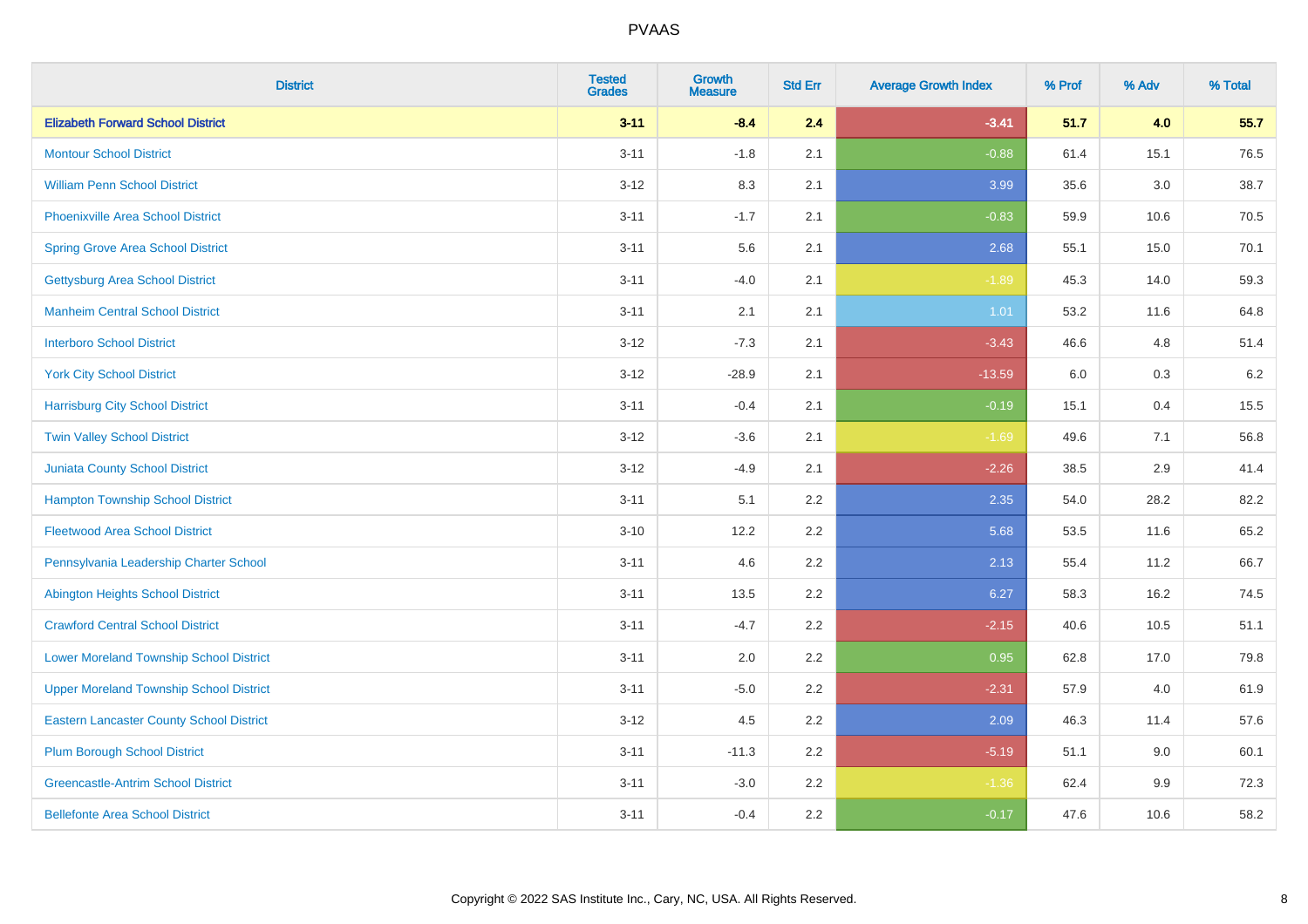| <b>District</b>                               | <b>Tested</b><br><b>Grades</b> | <b>Growth</b><br><b>Measure</b> | <b>Std Err</b> | <b>Average Growth Index</b> | % Prof | % Adv | % Total |
|-----------------------------------------------|--------------------------------|---------------------------------|----------------|-----------------------------|--------|-------|---------|
| <b>Elizabeth Forward School District</b>      | $3 - 11$                       | $-8.4$                          | 2.4            | $-3.41$                     | 51.7   | 4.0   | 55.7    |
| <b>Gateway School District</b>                | $3 - 11$                       | $0.8\,$                         | 2.2            | 0.38                        | 52.1   | 13.8  | 65.9    |
| <b>Penncrest School District</b>              | $3 - 11$                       | 5.7                             | 2.2            | 2.57                        | 47.2   | 7.1   | 54.3    |
| <b>New Foundations Charter School</b>         | $3 - 11$                       | 5.4                             | 2.2            | 2.41                        | 47.2   | 2.5   | 49.8    |
| <b>Dallas School District</b>                 | $3 - 11$                       | $-2.5$                          | 2.2            | $-1.12$                     | 54.9   | 7.6   | 62.4    |
| <b>Eastern Lebanon County School District</b> | $3 - 11$                       | 8.6                             | 2.2            | 3.84                        | 48.8   | 11.4  | 60.3    |
| <b>Conrad Weiser Area School District</b>     | $3 - 11$                       | 3.6                             | 2.2            | 1.63                        | 52.1   | 2.1   | 54.2    |
| <b>Tunkhannock Area School District</b>       | $3 - 11$                       | 2.3                             | 2.2            | 1.01                        | 44.9   | 9.6   | 54.6    |
| <b>Lehighton Area School District</b>         | $3 - 11$                       | $-1.6$                          | 2.3            | $-0.70$                     | 51.1   | 5.6   | 56.7    |
| <b>Blue Mountain School District</b>          | $3 - 10$                       | $-5.8$                          | 2.3            | $-2.56$                     | 46.6   | 8.5   | 55.1    |
| Southern Lehigh School District               | $3 - 11$                       | $-0.4$                          | 2.3            | $-0.17$                     | 66.1   | 11.9  | 78.0    |
| <b>Pottsville Area School District</b>        | $3 - 12$                       | 4.4                             | 2.3            | 1.94                        | 44.8   | 5.4   | 50.2    |
| <b>Somerset Area School District</b>          | $3 - 11$                       | $-4.4$                          | 2.3            | $-1.93$                     | 44.4   | 14.9  | 59.3    |
| <b>Tuscarora School District</b>              | $3 - 11$                       | $-0.6$                          | 2.3            | $-0.27$                     | 45.1   | 8.1   | 53.2    |
| 21st Century Cyber Charter School             | $6 - 12$                       | 5.7                             | 2.3            | 2.50                        | 56.7   | 8.3   | 65.0    |
| <b>Wallenpaupack Area School District</b>     | $3 - 11$                       | $-7.1$                          | 2.3            | $-3.09$                     | 40.8   | 2.4   | 43.1    |
| <b>Indiana Area School District</b>           | $3 - 11$                       | $-5.3$                          | 2.3            | $-2.28$                     | 47.6   | 18.4  | 66.1    |
| <b>Chichester School District</b>             | $3 - 11$                       | $-2.7$                          | 2.3            | $-1.17$                     | 44.6   | 6.6   | 51.2    |
| <b>West York Area School District</b>         | $3 - 12$                       | 3.2                             | 2.3            | 1.38                        | 53.8   | 4.4   | 58.2    |
| Selinsgrove Area School District              | $3 - 12$                       | 8.3                             | 2.3            | 3.54                        | 56.8   | 10.0  | 66.8    |
| Lehigh Valley Academy Regional Charter School | $3 - 11$                       | 0.7                             | 2.3            | 0.32                        | 46.3   | 5.0   | 51.4    |
| <b>Blackhawk School District</b>              | $3 - 11$                       | 4.7                             | 2.3            | 2.01                        | 55.8   | 8.8   | 64.6    |
| Northwestern Lehigh School District           | $3 - 11$                       | 2.2                             | 2.3            | 0.93                        | 53.3   | 9.7   | 63.0    |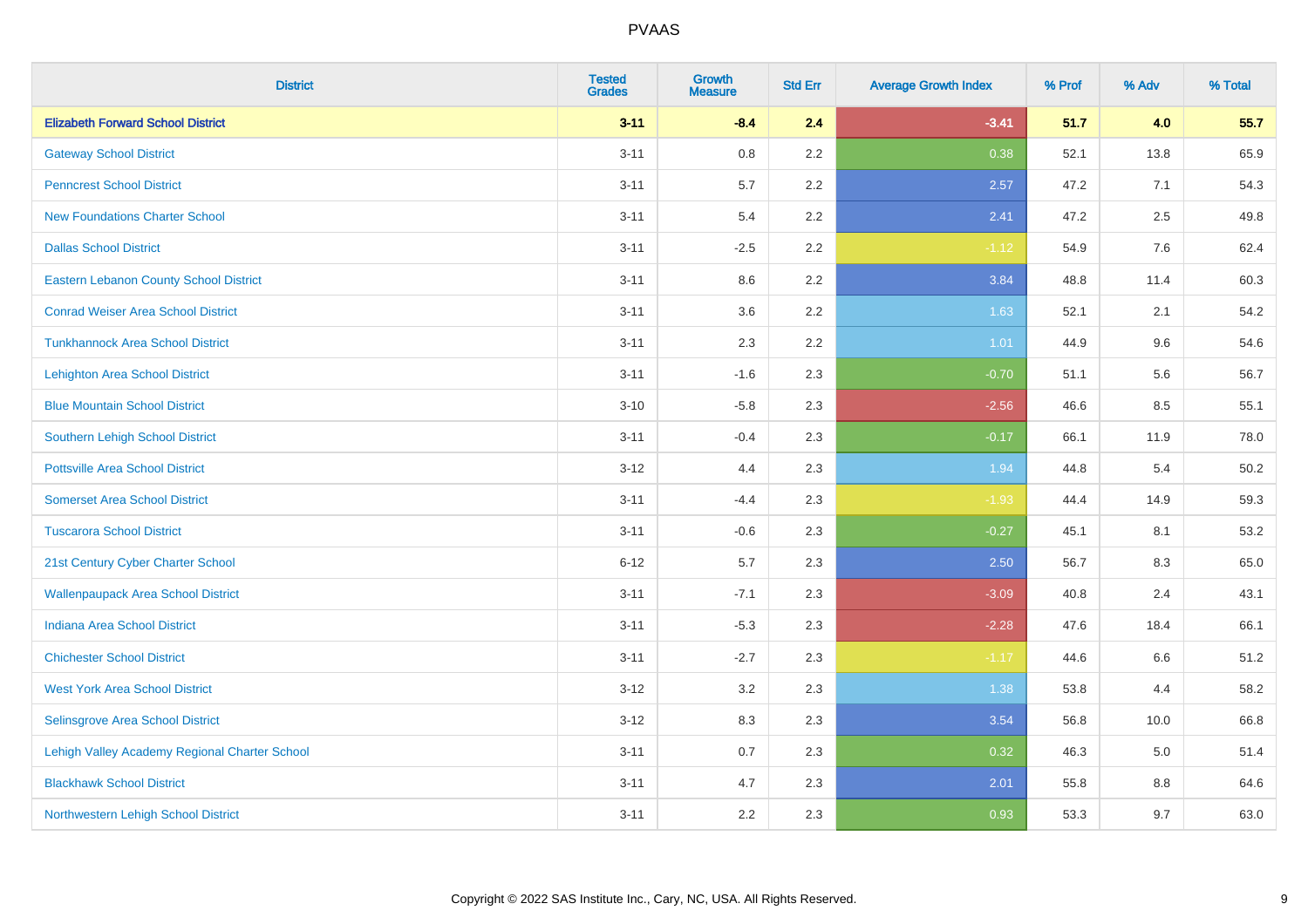| <b>District</b>                               | <b>Tested</b><br><b>Grades</b> | Growth<br><b>Measure</b> | <b>Std Err</b> | <b>Average Growth Index</b> | % Prof | % Adv   | % Total |
|-----------------------------------------------|--------------------------------|--------------------------|----------------|-----------------------------|--------|---------|---------|
| <b>Elizabeth Forward School District</b>      | $3 - 11$                       | $-8.4$                   | 2.4            | $-3.41$                     | 51.7   | 4.0     | 55.7    |
| <b>Crestwood School District</b>              | $3 - 11$                       | $-0.4$                   | 2.4            | $-0.17$                     | 57.4   | 17.0    | 74.4    |
| <b>Greensburg Salem School District</b>       | $3 - 11$                       | $-4.4$                   | 2.4            | $-1.88$                     | 47.6   | 4.9     | 52.4    |
| <b>Scranton School District</b>               | $3 - 12$                       | $-2.9$                   | 2.4            | $-1.22$                     | 45.6   | 3.6     | 49.1    |
| <b>Laurel Highlands School District</b>       | $3 - 11$                       | 4.3                      | 2.4            | 1.81                        | 44.9   | 9.6     | 54.5    |
| <b>Rose Tree Media School District</b>        | $3 - 10$                       | $-25.6$                  | 2.4            | $-10.76$                    | 54.8   | 6.4     | 61.2    |
| Octorara Area School District                 | $3 - 11$                       | 9.1                      | 2.4            | 3.82                        | 52.1   | 8.5     | 60.6    |
| <b>Wyoming Valley West School District</b>    | $3 - 11$                       | $-2.2$                   | 2.4            | $-0.91$                     | 49.4   | 3.0     | 52.4    |
| <b>Pottstown School District</b>              | $3 - 12$                       | $-4.0$                   | 2.4            | $-1.68$                     | 29.8   | 1.2     | 31.0    |
| <b>Hermitage School District</b>              | $3 - 12$                       | 3.8                      | 2.4            | 1.60                        | 57.5   | 9.3     | 66.8    |
| South Eastern School District                 | $3 - 11$                       | 0.9                      | 2.4            | 0.39                        | 54.8   | 6.6     | 61.4    |
| <b>Bradford Area School District</b>          | $3-12$                         | $-9.3$                   | 2.4            | $-3.87$                     | 45.8   | 8.3     | 54.2    |
| <b>Wallingford-Swarthmore School District</b> | $3 - 10$                       | 0.9                      | 2.4            | 0.38                        | 64.4   | 22.7    | 87.1    |
| <b>North Schuylkill School District</b>       | $3 - 11$                       | $-1.0$                   | 2.4            | $-0.42$                     | 41.8   | 5.1     | 46.8    |
| <b>Mckeesport Area School District</b>        | $3 - 12$                       | 9.0                      | 2.4            | 3.72                        | 31.0   | 4.5     | 35.5    |
| <b>Donegal School District</b>                | $3 - 12$                       | 3.1                      | 2.4            | 1.29                        | 60.6   | 9.1     | 69.7    |
| <b>Grove City Area School District</b>        | $3 - 12$                       | 5.1                      | 2.4            | 2.09                        | 36.4   | 16.5    | 52.8    |
| <b>New Castle Area School District</b>        | $3 - 12$                       | $-6.4$                   | 2.4            | $-2.66$                     | 32.5   | 4.3     | 36.8    |
| <b>Wayne Highlands School District</b>        | $3 - 11$                       | 7.8                      | 2.4            | 3.23                        | 52.3   | 13.1    | 65.4    |
| Albert Gallatin Area School District          | $3 - 11$                       | $-0.8$                   | 2.4            | $-0.32$                     | 54.5   | 10.0    | 64.6    |
| <b>Marple Newtown School District</b>         | $3 - 11$                       | 2.0                      | 2.4            | 0.81                        | 57.6   | 12.8    | 70.4    |
| <b>Universal Audenried Charter School</b>     | $9 - 11$                       | $-5.8$                   | 2.4            | $-2.40$                     | 14.6   | $0.0\,$ | 14.6    |
| <b>Ringgold School District</b>               | $3 - 11$                       | $-14.7$                  | 2.4            | $-6.04$                     | 41.5   | 7.9     | 49.4    |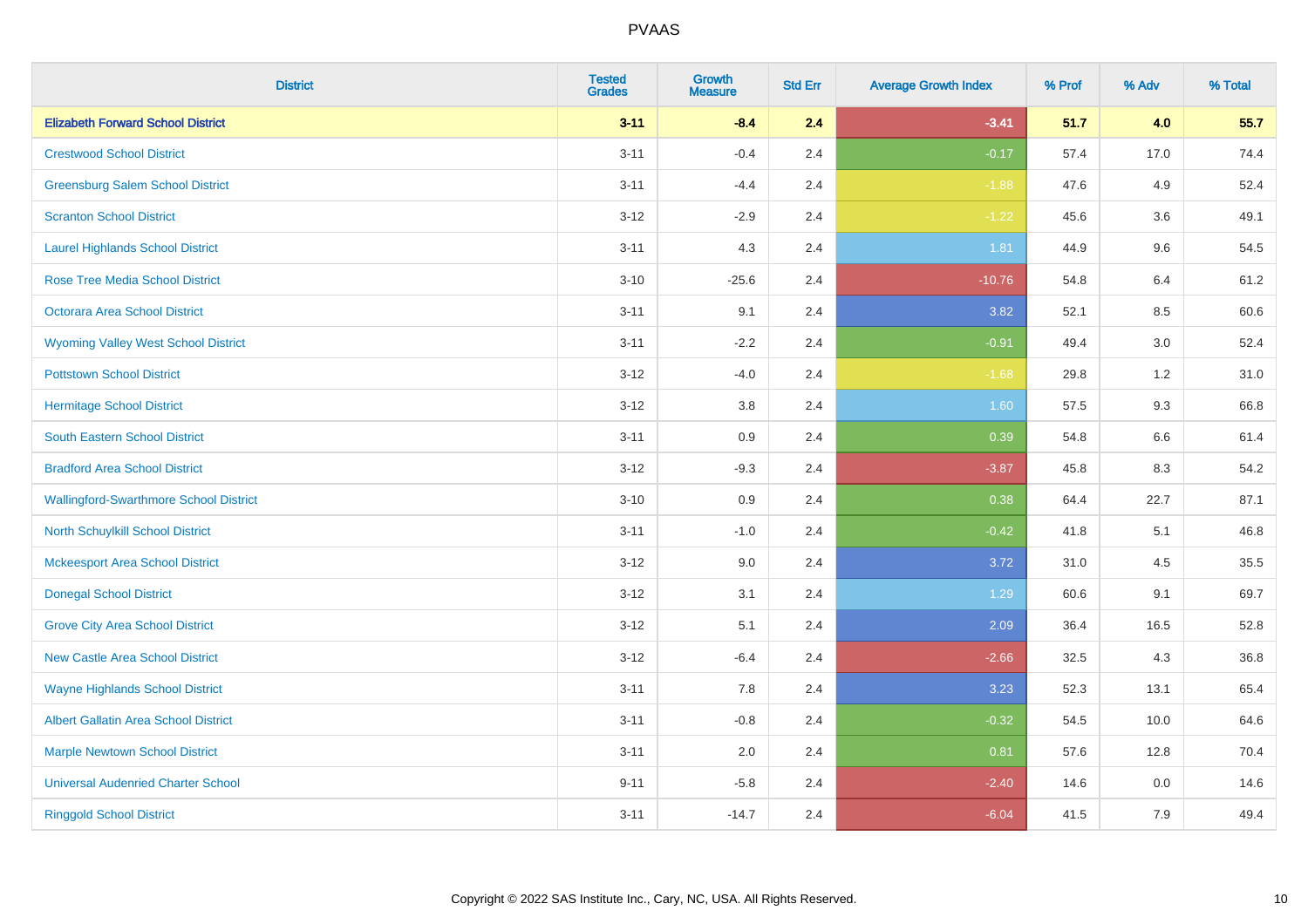| <b>District</b>                                                       | <b>Tested</b><br><b>Grades</b> | <b>Growth</b><br><b>Measure</b> | <b>Std Err</b> | <b>Average Growth Index</b> | % Prof | % Adv | % Total |
|-----------------------------------------------------------------------|--------------------------------|---------------------------------|----------------|-----------------------------|--------|-------|---------|
| <b>Elizabeth Forward School District</b>                              | $3 - 11$                       | $-8.4$                          | 2.4            | $-3.41$                     | 51.7   | 4.0   | 55.7    |
| <b>Valley View School District</b>                                    | $3 - 11$                       | 18.1                            | 2.4            | 7.42                        | 53.7   | 14.7  | 68.4    |
| <b>Central Valley School District</b>                                 | $3 - 10$                       | 4.8                             | 2.4            | 1.98                        | 56.9   | 9.0   | 65.9    |
| <b>Beaver Area School District</b>                                    | $3 - 10$                       | 4.7                             | 2.4            | 1.94                        | 57.4   | 16.8  | 74.2    |
| <b>Big Spring School District</b>                                     | $3 - 11$                       | $-9.8$                          | 2.4            | $-4.00$                     | 38.6   | 8.9   | 47.5    |
| <b>Elizabeth Forward School District</b>                              | $3 - 11$                       | $-8.4$                          | 2.4            | $-3.41$                     | 51.7   | 4.0   | 55.7    |
| Northern Lebanon School District                                      | $3 - 11$                       | 0.4                             | 2.5            | 0.15                        | 28.0   | 3.0   | 31.0    |
| South Williamsport Area School District                               | $3 - 10$                       | $-5.7$                          | 2.5            | $-2.30$                     | 45.5   | 4.5   | 50.0    |
| <b>Hamburg Area School District</b>                                   | $3 - 11$                       | 8.9                             | 2.5            | 3.63                        | 43.5   | 8.2   | 51.7    |
| East Pennsboro Area School District                                   | $3 - 11$                       | $-4.2$                          | 2.5            | $-1.71$                     | 60.8   | 8.5   | 69.3    |
| <b>Littlestown Area School District</b>                               | $3 - 11$                       | 11.4                            | 2.5            | 4.62                        | 55.2   | 10.4  | 65.6    |
| <b>Saucon Valley School District</b>                                  | $3 - 11$                       | 14.7                            | 2.5            | 5.98                        | 48.7   | 20.2  | 69.0    |
| Esperanza Academy Charter School                                      | $4 - 11$                       | 4.0                             | 2.5            | 1.61                        | 32.4   | 0.7   | 33.1    |
| <b>Fort Leboeuf School District</b>                                   | $3 - 11$                       | 11.7                            | 2.5            | 4.73                        | 48.5   | 21.1  | 69.6    |
| <b>Milton Area School District</b>                                    | $3 - 11$                       | $-8.7$                          | 2.5            | $-3.52$                     | 45.4   | 6.9   | 52.3    |
| <b>Freeport Area School District</b>                                  | $3 - 10$                       | 9.7                             | 2.5            | 3.91                        | 57.5   | 17.8  | 75.3    |
| <b>Bucks County Technical High School</b>                             | $9 - 10$                       | $-12.0$                         | 2.5            | $-4.84$                     | 35.9   | 3.2   | 39.2    |
| Preparatory Charter School Of Mathematics, Science, Tech, And Careers | $9 - 10$                       | $-4.0$                          | 2.5            | $-1.59$                     | 15.0   | 0.0   | 15.0    |
| <b>Shikellamy School District</b>                                     | $3 - 10$                       | $-22.3$                         | 2.5            | $-8.92$                     | 33.3   | 6.1   | 39.5    |
| <b>West Perry School District</b>                                     | $3 - 11$                       | 12.5                            | 2.5            | 4.99                        | 56.6   | 8.4   | 65.0    |
| <b>Tyrone Area School District</b>                                    | $3 - 12$                       | 19.7                            | 2.5            | 7.87                        | 60.4   | 16.7  | 77.1    |
| Mifflinburg Area School District                                      | $3 - 11$                       | $-15.8$                         | 2.5            | $-6.30$                     | 42.4   | 4.0   | 46.4    |
| <b>Collegium Charter School</b>                                       | $3 - 10$                       | 5.9                             | 2.5            | 2.33                        | 38.1   | 7.9   | 46.0    |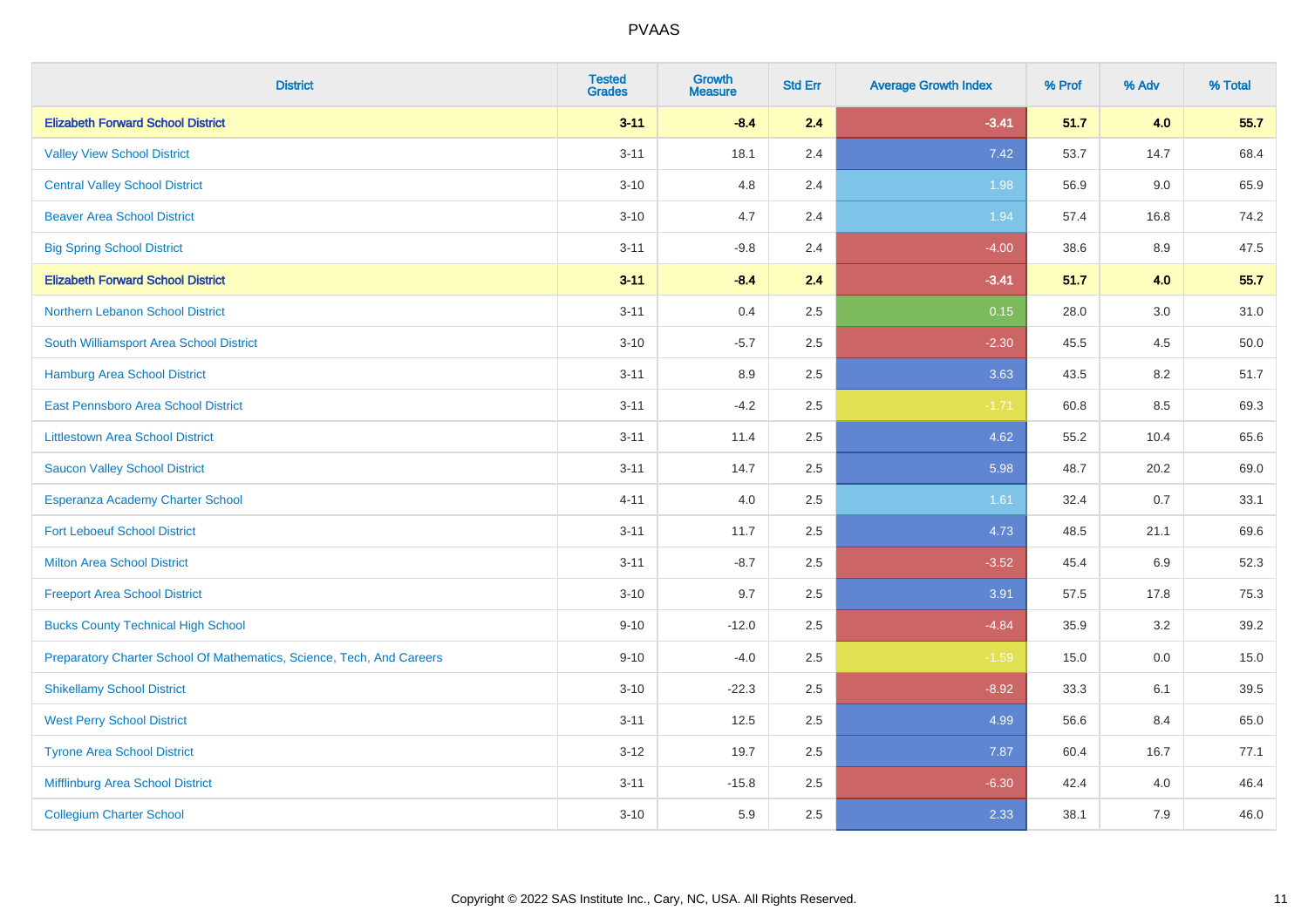| <b>District</b>                                    | <b>Tested</b><br><b>Grades</b> | <b>Growth</b><br><b>Measure</b> | <b>Std Err</b> | <b>Average Growth Index</b> | % Prof | % Adv   | % Total |
|----------------------------------------------------|--------------------------------|---------------------------------|----------------|-----------------------------|--------|---------|---------|
| <b>Elizabeth Forward School District</b>           | $3 - 11$                       | $-8.4$                          | 2.4            | $-3.41$                     | 51.7   | 4.0     | 55.7    |
| South Butler County School District                | $3 - 10$                       | 3.9                             | 2.5            | 1.54                        | 53.1   | 16.6    | 69.7    |
| <b>Schuylkill Valley School District</b>           | $3 - 11$                       | 1.4                             | 2.5            | 0.56                        | 55.1   | 10.2    | 65.3    |
| <b>Athens Area School District</b>                 | $3 - 11$                       | 1.6                             | 2.5            | 0.64                        | 46.9   | 7.6     | 54.5    |
| <b>Tamaqua Area School District</b>                | $3 - 12$                       | $-8.2$                          | 2.5            | $-3.24$                     | 44.5   | 1.9     | 46.4    |
| <b>Slippery Rock Area School District</b>          | $3 - 11$                       | $-6.3$                          | 2.5            | $-2.51$                     | 56.2   | 9.5     | 65.7    |
| <b>Central Cambria School District</b>             | $3 - 11$                       | 3.0                             | 2.5            | 1.17                        | 56.2   | 9.7     | 66.0    |
| <b>Spring Cove School District</b>                 | $3 - 11$                       | 3.4                             | 2.5            | 1.33                        | 47.8   | 12.7    | 60.4    |
| <b>Lincoln Park Performing Arts Charter School</b> | $7 - 11$                       | 3.6                             | 2.5            | 1.42                        | 59.6   | 14.7    | 74.3    |
| <b>Montoursville Area School District</b>          | $3 - 12$                       | 10.8                            | 2.5            | 4.24                        | 44.6   | 20.1    | 64.8    |
| <b>Jersey Shore Area School District</b>           | $3 - 11$                       | 0.5                             | 2.6            | 0.21                        | 47.1   | 9.2     | 56.2    |
| <b>Agora Cyber Charter School</b>                  | $3 - 11$                       | 5.8                             | 2.6            | 2.28                        | 42.8   | 6.6     | 49.4    |
| Saint Marys Area School District                   | $3 - 11$                       | 7.8                             | 2.6            | 3.04                        | 57.0   | $8.2\,$ | 65.2    |
| <b>Penn Hills School District</b>                  | $3 - 11$                       | $-7.6$                          | 2.6            | $-2.94$                     | 33.1   | 0.7     | 33.8    |
| <b>Greater Johnstown School District</b>           | $3 - 11$                       | $-3.1$                          | 2.6            | $-1.19$                     | 26.1   | 0.0     | 26.1    |
| <b>Dauphin County Technical School</b>             | $9 - 11$                       | $-45.5$                         | 2.6            | $-17.72$                    | 14.4   | 2.5     | 16.9    |
| <b>Conneaut School District</b>                    | $3 - 12$                       | $-7.5$                          | 2.6            | $-2.91$                     | 38.4   | 7.4     | 45.8    |
| <b>Middletown Area School District</b>             | $3 - 11$                       | $-5.3$                          | 2.6            | $-2.05$                     | 46.4   | 5.3     | 51.7    |
| <b>Eastern York School District</b>                | $3 - 11$                       | 9.6                             | 2.6            | 3.71                        | 56.3   | 12.6    | 68.9    |
| <b>Berwick Area School District</b>                | $3 - 11$                       | $-9.3$                          | 2.6            | $-3.59$                     | 42.1   | 5.5     | 47.6    |
| <b>Mount Pleasant Area School District</b>         | $3 - 11$                       | $-5.0$                          | 2.6            | $-1.93$                     | 52.6   | 0.0     | 52.6    |
| <b>Wyomissing Area School District</b>             | $3 - 12$                       | $0.8\,$                         | 2.6            | 0.33                        | 55.7   | 17.6    | 73.3    |
| <b>Lewisburg Area School District</b>              | $3 - 11$                       | $-2.7$                          | 2.6            | $-1.03$                     | 57.0   | 18.5    | 75.6    |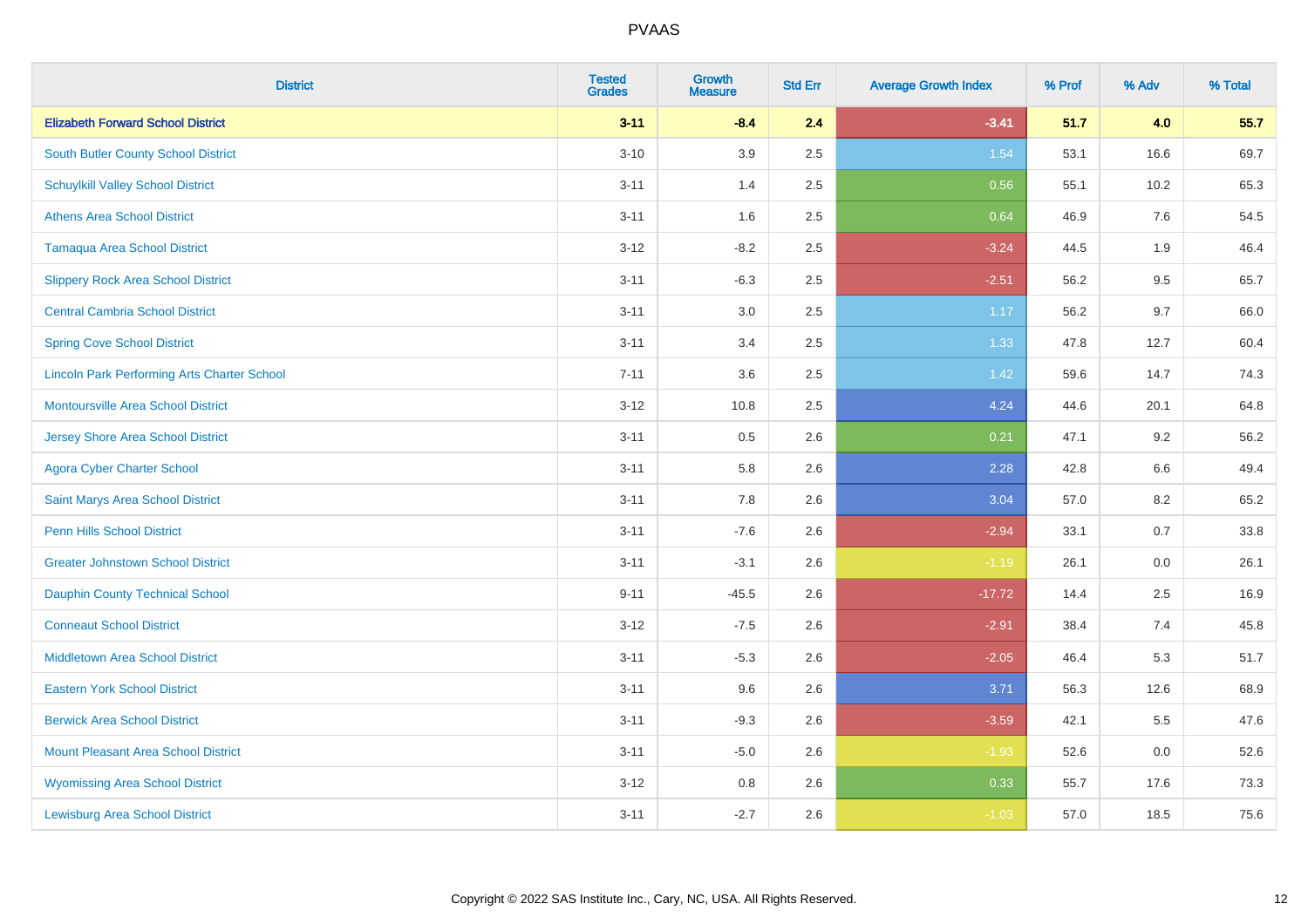| <b>District</b>                                | <b>Tested</b><br><b>Grades</b> | <b>Growth</b><br><b>Measure</b> | <b>Std Err</b> | <b>Average Growth Index</b> | % Prof | % Adv | % Total |
|------------------------------------------------|--------------------------------|---------------------------------|----------------|-----------------------------|--------|-------|---------|
| <b>Elizabeth Forward School District</b>       | $3 - 11$                       | $-8.4$                          | 2.4            | $-3.41$                     | 51.7   | 4.0   | 55.7    |
| <b>Central Columbia School District</b>        | $3 - 12$                       | $-4.8$                          | 2.6            | $-1.86$                     | 53.7   | 14.8  | 68.5    |
| <b>Wilson Area School District</b>             | $3 - 11$                       | 6.0                             | 2.6            | 2.30                        | 48.7   | 8.5   | 57.2    |
| <b>Fairview School District</b>                | $3 - 11$                       | 3.4                             | 2.6            | 1.32                        | 57.2   | 17.6  | 74.8    |
| Lehigh Valley Charter High School For The Arts | $9 - 10$                       | 7.3                             | 2.6            | 2.82                        | 62.3   | 18.2  | 80.5    |
| <b>Wyoming Area School District</b>            | $3 - 10$                       | $-1.3$                          | 2.6            | $-0.50$                     | 53.8   | 10.8  | 64.6    |
| <b>Quaker Valley School District</b>           | $3 - 11$                       | $-2.8$                          | 2.6            | $-1.08$                     | 55.2   | 13.2  | 68.4    |
| <b>Sharon City School District</b>             | $3 - 11$                       | 4.9                             | 2.6            | 1.87                        | 48.2   | 5.3   | 53.4    |
| <b>Mcguffey School District</b>                | $3 - 11$                       | 2.1                             | 2.6            | 0.81                        | 57.7   | 3.1   | 60.8    |
| <b>Corry Area School District</b>              | $3 - 11$                       | $-5.3$                          | 2.6            | $-2.03$                     | 38.5   | 6.0   | 44.5    |
| <b>Woodland Hills School District</b>          | $3 - 12$                       | 3.2                             | 2.6            | 1.22                        | 31.4   | 3.6   | 35.0    |
| Ambridge Area School District                  | $3 - 12$                       | 9.1                             | 2.6            | 3.46                        | 50.4   | 10.7  | 61.1    |
| <b>Bedford Area School District</b>            | $3 - 11$                       | $2.5\,$                         | 2.6            | 0.93                        | 48.5   | 10.0  | 58.5    |
| <b>Clearfield Area School District</b>         | $3 - 10$                       | $-9.4$                          | 2.6            | $-3.56$                     | 43.0   | 3.1   | 46.1    |
| <b>Keystone Oaks School District</b>           | $3 - 11$                       | 5.5                             | 2.6            | 2.07                        | 53.2   | 12.1  | 65.4    |
| <b>Danville Area School District</b>           | $3 - 11$                       | 0.4                             | 2.6            | 0.15                        | 57.4   | 18.4  | 75.7    |
| Oil City Area School District                  | $3 - 11$                       | $-2.9$                          | 2.6            | $-1.08$                     | 44.4   | 5.8   | 50.2    |
| <b>Belle Vernon Area School District</b>       | $3 - 11$                       | 6.5                             | 2.6            | 2.44                        | 55.6   | 11.1  | 66.7    |
| <b>Titusville Area School District</b>         | $3 - 11$                       | $-13.2$                         | 2.6            | $-4.99$                     | 43.2   | 4.8   | 48.0    |
| <b>Harbor Creek School District</b>            | $3 - 11$                       | $-7.1$                          | 2.7            | $-2.67$                     | 48.8   | 15.2  | 64.0    |
| <b>City CHS</b>                                | $10 - 11$                      | 13.6                            | 2.7            | 5.12                        | 45.8   | 3.0   | 48.8    |
| Pen Argyl Area School District                 | $3 - 12$                       | 9.2                             | 2.7            | 3.46                        | 50.0   | 12.6  | 62.6    |
| <b>Forest Hills School District</b>            | $3 - 11$                       | $-7.3$                          | 2.7            | $-2.74$                     | 41.1   | 13.7  | 54.8    |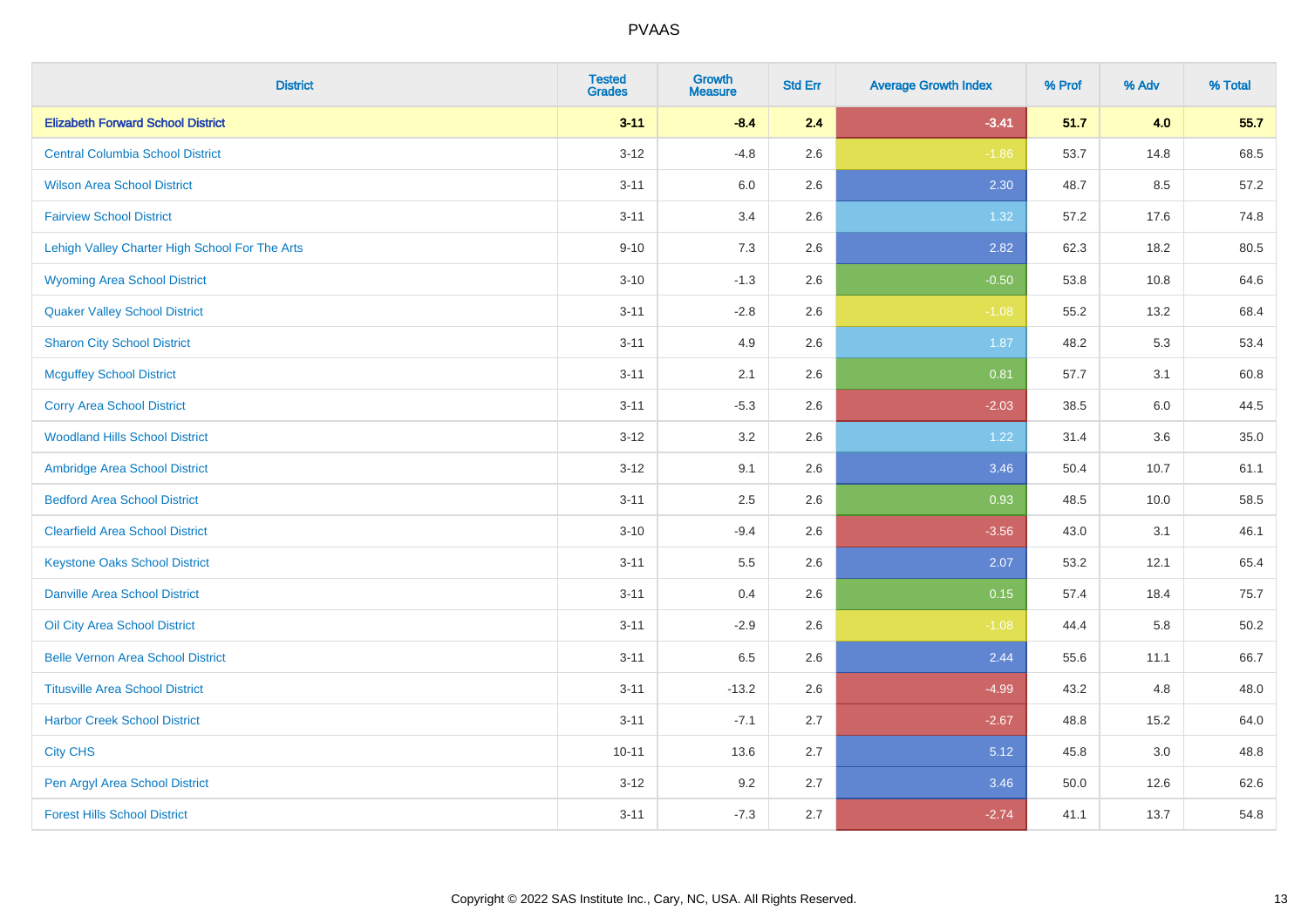| <b>District</b>                                  | <b>Tested</b><br><b>Grades</b> | Growth<br><b>Measure</b> | <b>Std Err</b> | <b>Average Growth Index</b> | % Prof | % Adv | % Total |
|--------------------------------------------------|--------------------------------|--------------------------|----------------|-----------------------------|--------|-------|---------|
| <b>Elizabeth Forward School District</b>         | $3 - 11$                       | $-8.4$                   | 2.4            | $-3.41$                     | 51.7   | 4.0   | 55.7    |
| Jim Thorpe Area School District                  | $3 - 11$                       | $-5.8$                   | 2.7            | $-2.19$                     | 33.3   | 7.4   | 40.7    |
| <b>South Park School District</b>                | $3 - 11$                       | $-11.3$                  | 2.7            | $-4.23$                     | 53.5   | 13.7  | 67.3    |
| <b>Penn Cambria School District</b>              | $3 - 11$                       | $-0.0$                   | 2.7            | $-0.01$                     | 61.5   | 7.7   | 69.2    |
| <b>Highlands School District</b>                 | $3 - 11$                       | $-7.4$                   | 2.7            | $-2.76$                     | 44.4   | 3.7   | 48.2    |
| Susquehanna Township School District             | $3 - 12$                       | $-5.8$                   | 2.7            | $-2.17$                     | 36.0   | 5.6   | 41.6    |
| <b>Deer Lakes School District</b>                | $3 - 11$                       | 17.0                     | 2.7            | 6.32                        | 61.5   | 16.4  | 77.9    |
| <b>Hopewell Area School District</b>             | $3 - 11$                       | 2.6                      | 2.7            | 0.97                        | 58.4   | 4.0   | 62.4    |
| <b>Wattsburg Area School District</b>            | $3 - 11$                       | 6.5                      | 2.7            | 2.43                        | 42.7   | 7.6   | 50.3    |
| Southern Tioga School District                   | $3 - 11$                       | $-11.5$                  | 2.7            | $-4.25$                     | 47.8   | 6.4   | 54.3    |
| <b>Brandywine Heights Area School District</b>   | $3 - 11$                       | $-4.9$                   | 2.7            | $-1.81$                     | 49.2   | 8.2   | 57.4    |
| <b>East Lycoming School District</b>             | $3 - 11$                       | $-6.0$                   | 2.7            | $-2.24$                     | 48.3   | 4.2   | 52.5    |
| <b>Annville-Cleona School District</b>           | $3 - 12$                       | $-12.1$                  | 2.7            | $-4.46$                     | 34.9   | 7.8   | 42.6    |
| <b>Midd-West School District</b>                 | $3 - 11$                       | 10.3                     | 2.7            | 3.80                        | 58.0   | 13.4  | 71.4    |
| Community Academy Of Philadelphia Charter School | $3 - 11$                       | 5.8                      | 2.7            | 2.12                        | 26.7   | 0.9   | 27.6    |
| <b>MaST Community Charter School</b>             | $3 - 10$                       | $-4.1$                   | 2.7            | $-1.52$                     | 44.0   | 9.5   | 53.4    |
| <b>Chester-Upland School District</b>            | $3 - 11$                       | $-0.3$                   | 2.7            | $-0.09$                     | 13.8   | 0.8   | 14.6    |
| <b>Yough School District</b>                     | $3 - 10$                       | $-6.6$                   | 2.7            | $-2.43$                     | 50.8   | 4.0   | 54.8    |
| Huntingdon Area School District                  | $3 - 11$                       | $-2.0$                   | 2.7            | $-0.72$                     | 36.8   | 10.3  | 47.0    |
| Northern Lehigh School District                  | $3 - 12$                       | $-10.4$                  | 2.7            | $-3.82$                     | 28.0   | 9.3   | 37.3    |
| <b>Lake-Lehman School District</b>               | $3 - 11$                       | 10.8                     | 2.7            | 3.93                        | 55.3   | 7.9   | 63.2    |
| <b>Bald Eagle Area School District</b>           | $3 - 11$                       | $-2.1$                   | 2.7            | $-0.75$                     | 48.4   | 9.4   | 57.7    |
| <b>Girard School District</b>                    | $3 - 11$                       | $-0.6$                   | 2.7            | $-0.22$                     | 53.9   | 15.6  | 69.6    |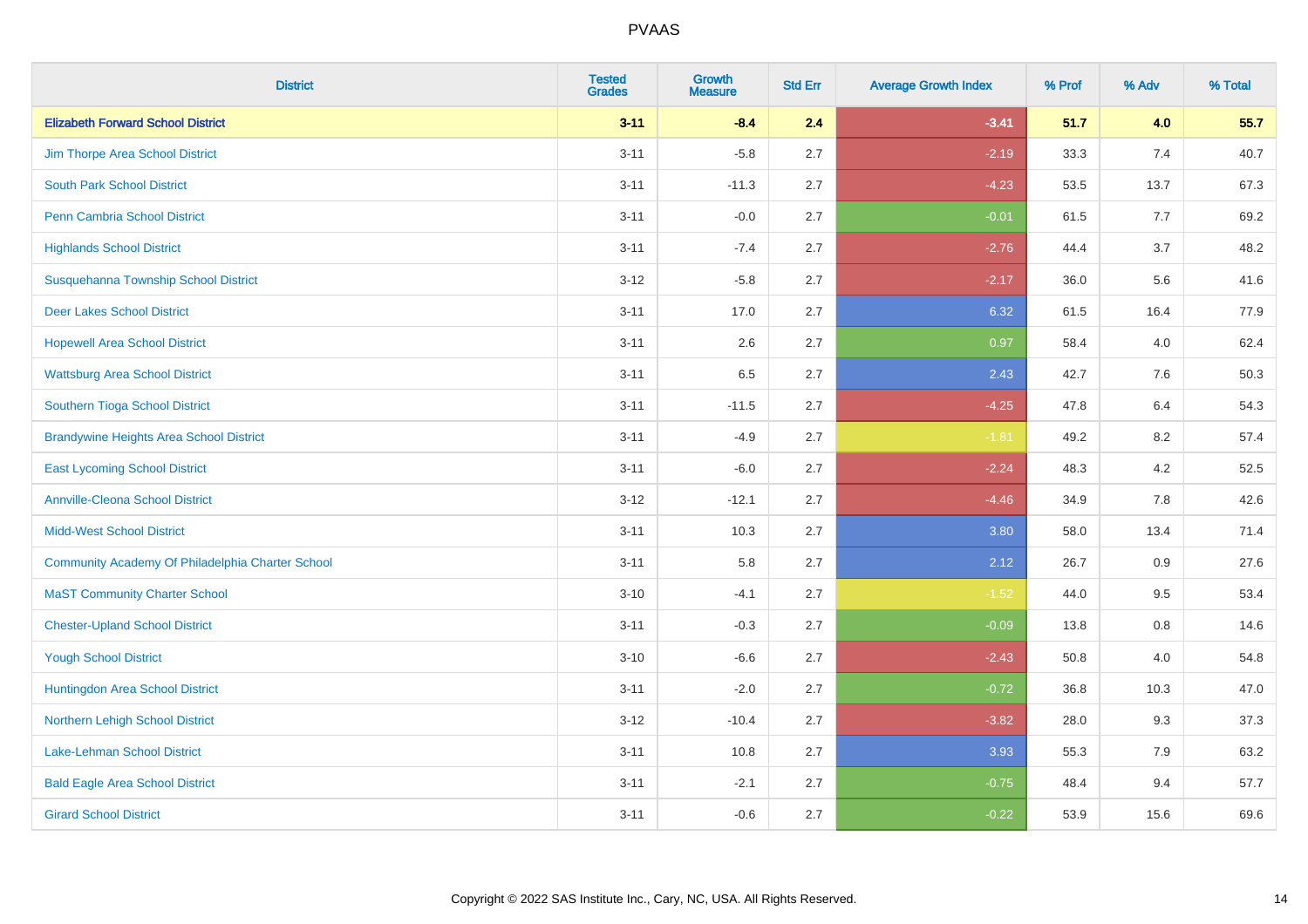| <b>District</b>                               | <b>Tested</b><br><b>Grades</b> | <b>Growth</b><br><b>Measure</b> | <b>Std Err</b> | <b>Average Growth Index</b> | % Prof | % Adv   | % Total |
|-----------------------------------------------|--------------------------------|---------------------------------|----------------|-----------------------------|--------|---------|---------|
| <b>Elizabeth Forward School District</b>      | $3 - 11$                       | $-8.4$                          | 2.4            | $-3.41$                     | 51.7   | 4.0     | 55.7    |
| <b>Oley Valley School District</b>            | $3 - 11$                       | $-0.4$                          | 2.8            | $-0.15$                     | 43.1   | 12.9    | 56.0    |
| <b>Washington School District</b>             | $3 - 11$                       | $-4.9$                          | 2.8            | $-1.76$                     | 30.1   | 2.4     | 32.5    |
| <b>Towanda Area School District</b>           | $3 - 11$                       | 4.0                             | 2.8            | 1.44                        | 39.4   | $6.6\,$ | 46.0    |
| <b>Greater Nanticoke Area School District</b> | $3 - 12$                       | 11.2                            | 2.8            | 4.01                        | 38.0   | 12.4    | 50.4    |
| <b>Susquenita School District</b>             | $3 - 11$                       | $-0.1$                          | 2.8            | $-0.01$                     | 47.7   | 10.1    | 57.8    |
| <b>Lakeland School District</b>               | $3 - 11$                       | 1.1                             | 2.8            | 0.38                        | 48.6   | 3.7     | 52.3    |
| <b>Westmont Hilltop School District</b>       | $3 - 11$                       | $-4.0$                          | 2.8            | $-1.40$                     | 36.3   | 13.3    | 49.6    |
| <b>Derry Area School District</b>             | $3 - 11$                       | 13.2                            | 2.8            | 4.69                        | 60.0   | 12.5    | 72.5    |
| <b>Central Greene School District</b>         | $3 - 11$                       | $-1.6$                          | 2.8            | $-0.55$                     | 54.2   | 2.8     | 57.0    |
| Northern Tioga School District                | $3 - 12$                       | $-7.5$                          | 2.8            | $-2.64$                     | 54.0   | 1.2     | 55.2    |
| <b>Franklin Area School District</b>          | $3 - 11$                       | 6.6                             | 2.8            | 2.34                        | 48.2   | 4.5     | 52.7    |
| <b>Palisades School District</b>              | $3 - 11$                       | $-8.7$                          | 2.8            | $-3.06$                     | 53.8   | 6.7     | 60.5    |
| <b>Hanover Public School District</b>         | $3 - 11$                       | 5.2                             | 2.8            | 1.83                        | 52.2   | 14.4    | 66.7    |
| <b>Loyalsock Township School District</b>     | $3 - 12$                       | 4.2                             | 2.8            | 1.47                        | 54.3   | 2.1     | 56.4    |
| <b>Tulpehocken Area School District</b>       | $3 - 12$                       | $-13.7$                         | 2.8            | $-4.81$                     | 36.7   | 2.8     | 39.4    |
| <b>Bermudian Springs School District</b>      | $3 - 11$                       | $-5.5$                          | 2.9            | $-1.94$                     | 56.4   | 6.8     | 63.2    |
| <b>Greenville Area School District</b>        | $3 - 11$                       | 0.7                             | 2.9            | 0.26                        | 53.4   | 6.9     | 60.3    |
| <b>Tech Freire Charter School</b>             | $9 - 11$                       | 9.3                             | 2.9            | 3.26                        | 18.0   | 1.1     | 19.1    |
| <b>Richland School District</b>               | $3 - 11$                       | 6.7                             | 2.9            | 2.33                        | 62.2   | 19.2    | 81.4    |
| <b>Avon Grove Charter School</b>              | $3 - 11$                       | 9.0                             | 2.9            | 3.13                        | 58.8   | 16.7    | 75.5    |
| <b>Upper Adams School District</b>            | $3 - 11$                       | 1.3                             | 2.9            | 0.47                        | 55.2   | 8.6     | 63.8    |
| <b>General Mclane School District</b>         | $3 - 11$                       | 3.1                             | 2.9            | 1.07                        | 62.3   | 4.9     | 67.2    |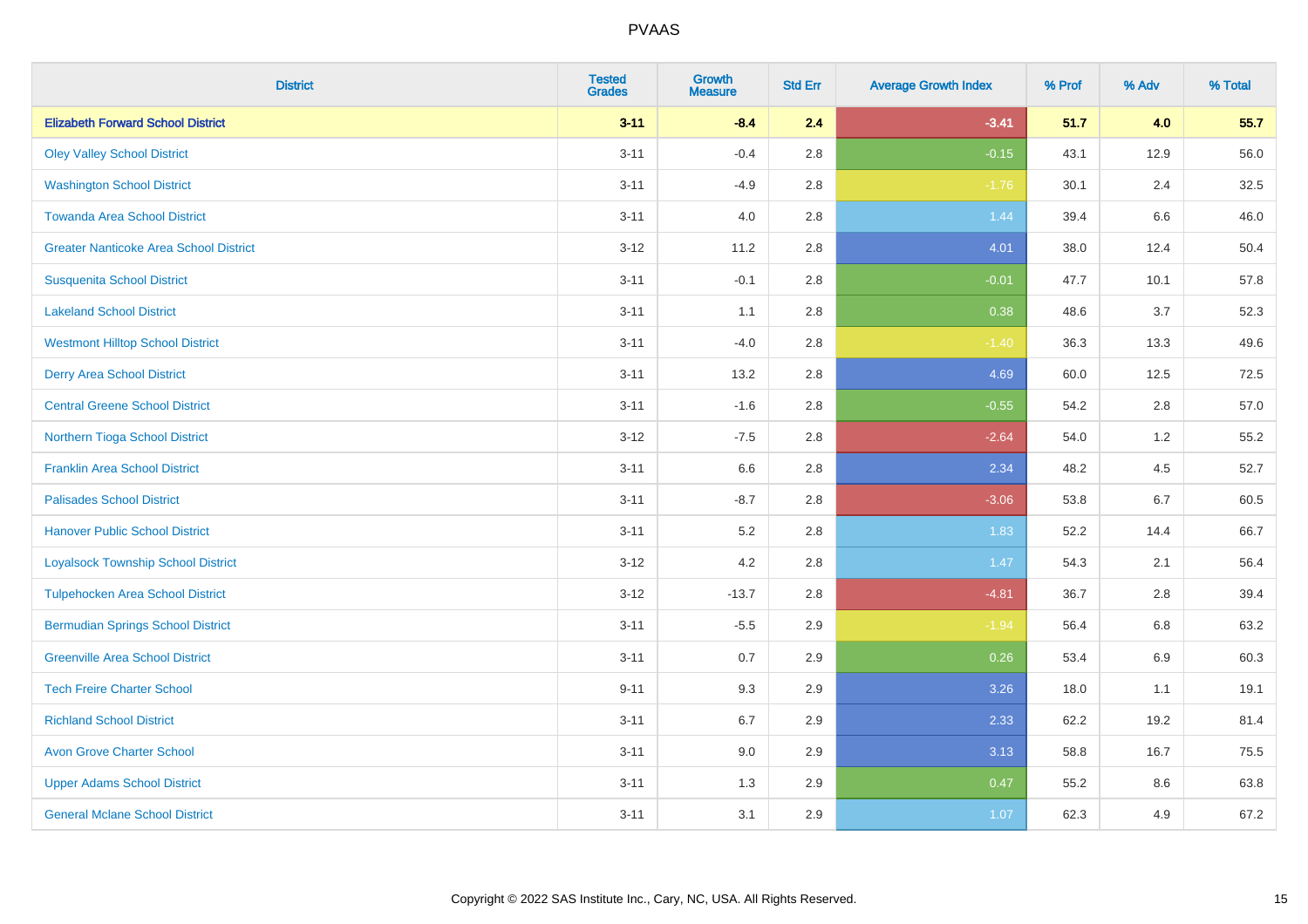| <b>District</b>                                    | <b>Tested</b><br><b>Grades</b> | <b>Growth</b><br><b>Measure</b> | <b>Std Err</b> | <b>Average Growth Index</b> | % Prof | % Adv   | % Total |
|----------------------------------------------------|--------------------------------|---------------------------------|----------------|-----------------------------|--------|---------|---------|
| <b>Elizabeth Forward School District</b>           | $3 - 11$                       | $-8.4$                          | 2.4            | $-3.41$                     | 51.7   | 4.0     | 55.7    |
| <b>Punxsutawney Area School District</b>           | $3 - 11$                       | 4.2                             | 2.9            | 1.45                        | 55.0   | $5.5\,$ | 60.6    |
| Philadelphia Electrical & Tech Charter High School | $10 - 10$                      | $-0.5$                          | 2.9            | $-0.15$                     | 8.8    | 0.0     | 8.8     |
| <b>Western Wayne School District</b>               | $3 - 11$                       | 5.6                             | 2.9            | 1.93                        | 41.3   | 17.4    | 58.7    |
| <b>Pine Grove Area School District</b>             | $3 - 11$                       | $-7.7$                          | 2.9            | $-2.66$                     | 42.3   | 7.7     | 50.0    |
| <b>West Mifflin Area School District</b>           | $3 - 12$                       | $-12.3$                         | 2.9            | $-4.22$                     | 39.7   | 10.3    | 50.0    |
| <b>Neshannock Township School District</b>         | $3 - 10$                       | $-9.7$                          | 2.9            | $-3.34$                     | 62.4   | 5.6     | 67.9    |
| <b>Penns Valley Area School District</b>           | $3 - 12$                       | 14.0                            | 2.9            | 4.80                        | 41.9   | 23.1    | 65.0    |
| Philadelphia Academy Charter School                | $3 - 11$                       | $-8.9$                          | 2.9            | $-3.04$                     | 50.5   | 2.9     | 53.4    |
| <b>Chestnut Ridge School District</b>              | $3 - 12$                       | $-3.4$                          | 2.9            | $-1.17$                     | 46.6   | 5.8     | 52.4    |
| New Hope-Solebury School District                  | $3 - 11$                       | 7.5                             | 2.9            | 2.57                        | 68.2   | 22.7    | 90.9    |
| <b>Dunmore School District</b>                     | $3 - 11$                       | $-7.7$                          | 2.9            | $-2.62$                     | 34.0   | 7.2     | 41.2    |
| Karns City Area School District                    | $3 - 11$                       | $-6.0$                          | 2.9            | $-2.03$                     | 53.1   | $8.3\,$ | 61.5    |
| <b>Mid Valley School District</b>                  | $3 - 10$                       | $-1.7$                          | 3.0            | $-0.55$                     | 45.1   | $7.8\,$ | 52.9    |
| <b>Riverside School District</b>                   | $3 - 11$                       | $-3.2$                          | 3.0            | $-1.09$                     | 43.0   | 9.0     | 52.0    |
| Southern Columbia Area School District             | $3 - 11$                       | $-14.6$                         | 3.0            | $-4.92$                     | 55.0   | 4.0     | 59.0    |
| <b>Camp Hill School District</b>                   | $3 - 12$                       | 2.3                             | 3.0            | 0.78                        | 53.6   | 17.5    | 71.1    |
| <b>Charleroi School District</b>                   | $3 - 11$                       | $-2.6$                          | 3.0            | $-0.86$                     | 55.7   | 7.4     | 63.1    |
| <b>Freedom Area School District</b>                | $3 - 11$                       | $-7.1$                          | 3.0            | $-2.37$                     | 43.8   | 4.2     | 47.9    |
| <b>Palmerton Area School District</b>              | $3 - 11$                       | $-1.2$                          | 3.0            | $-0.39$                     | 57.4   | 5.0     | 62.4    |
| <b>Columbia-Montour AVTS</b>                       | $9 - 10$                       | $-12.5$                         | 3.0            | $-4.16$                     | 22.3   | 0.6     | 22.9    |
| <b>Blairsville-Saltsburg School District</b>       | $3 - 11$                       | $-8.0$                          | 3.0            | $-2.68$                     | 37.3   | 7.0     | 44.3    |
| <b>Iroquois School District</b>                    | $3 - 11$                       | 13.1                            | 3.0            | 4.35                        | 48.2   | 7.8     | 56.0    |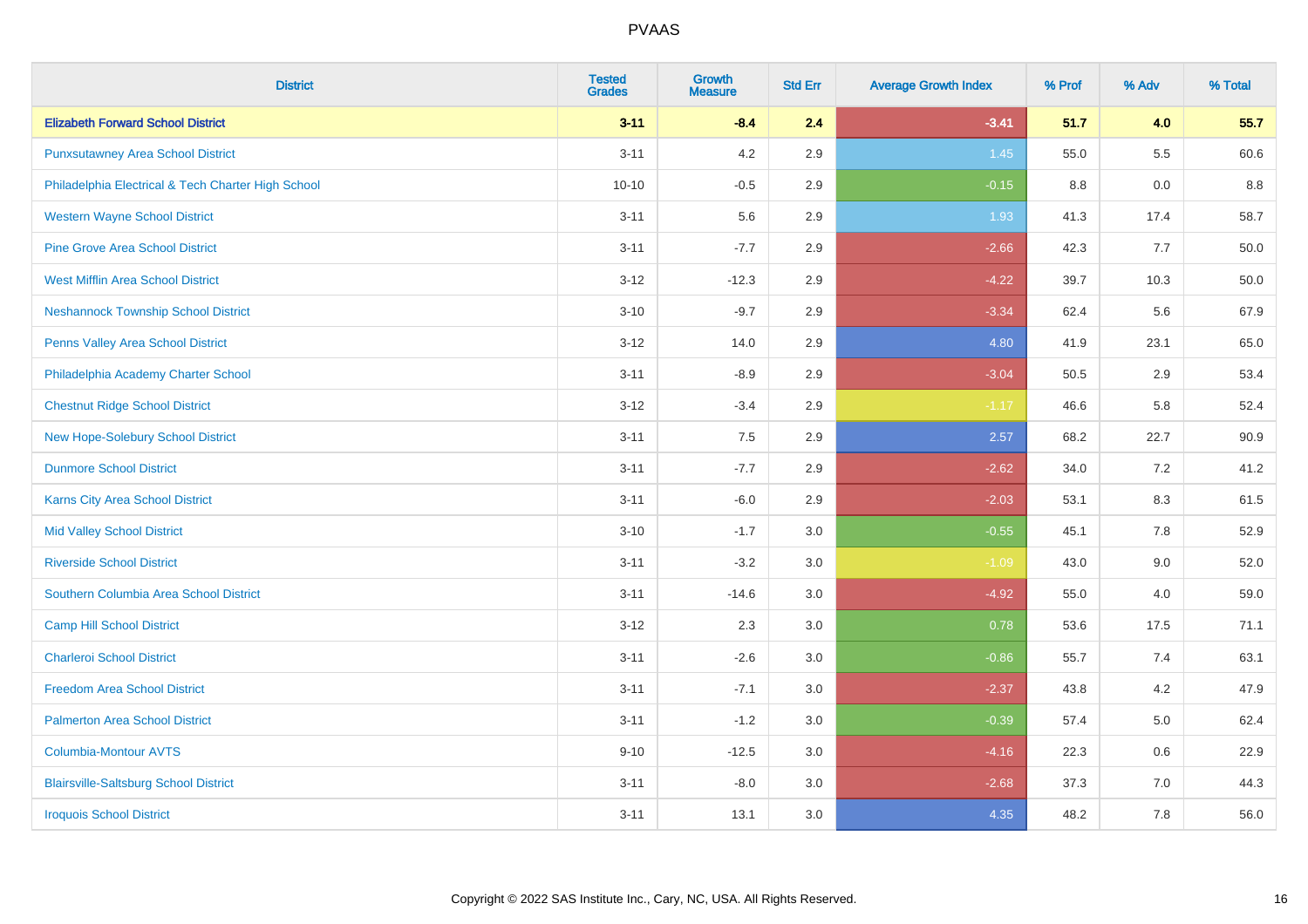| <b>District</b>                                | <b>Tested</b><br><b>Grades</b> | <b>Growth</b><br><b>Measure</b> | <b>Std Err</b> | <b>Average Growth Index</b> | % Prof | % Adv | % Total |
|------------------------------------------------|--------------------------------|---------------------------------|----------------|-----------------------------|--------|-------|---------|
| <b>Elizabeth Forward School District</b>       | $3 - 11$                       | $-8.4$                          | 2.4            | $-3.41$                     | 51.7   | 4.0   | 55.7    |
| Catasauqua Area School District                | $3 - 12$                       | $-12.1$                         | 3.0            | $-4.00$                     | 36.8   | 7.6   | 44.3    |
| <b>Wellsboro Area School District</b>          | $3 - 11$                       | $-12.4$                         | 3.0            | $-4.11$                     | 49.2   | 11.9  | 61.1    |
| <b>Wilmington Area School District</b>         | $3 - 11$                       | 7.5                             | 3.0            | 2.48                        | 55.1   | 5.1   | 60.2    |
| <b>Bloomsburg Area School District</b>         | $3 - 10$                       | 0.7                             | 3.0            | 0.23                        | 55.9   | 11.8  | 67.6    |
| <b>Riverside Beaver County School District</b> | $3 - 11$                       | $-14.0$                         | 3.0            | $-4.64$                     | 49.4   | 8.8   | 58.2    |
| <b>Montrose Area School District</b>           | $3 - 10$                       | $-5.5$                          | 3.0            | $-1.82$                     | 46.7   | 5.4   | 52.2    |
| <b>Cranberry Area School District</b>          | $3 - 12$                       | 9.2                             | 3.0            | 3.04                        | 47.5   | 10.2  | 57.6    |
| <b>Brookville Area School District</b>         | $3 - 11$                       | 6.9                             | 3.0            | 2.30                        | 55.2   | 15.6  | 70.8    |
| <b>Warrior Run School District</b>             | $3 - 11$                       | 4.6                             | 3.0            | 1.51                        | 40.9   | 8.1   | 49.0    |
| <b>Forest City Regional School District</b>    | $3 - 12$                       | $-6.0$                          | 3.0            | $-1.96$                     | 44.1   | 0.0   | 44.1    |
| <b>Tacony Academy Charter School</b>           | $3 - 11$                       | $-14.7$                         | 3.0            | $-4.82$                     | 22.4   | 1.8   | 24.1    |
| Perseus House Charter School Of Excellence     | $6 - 11$                       | $-5.2$                          | 3.0            | $-1.72$                     | 16.5   | 0.0   | 16.5    |
| Mastery Charter School - Shoemaker Campus      | $7 - 10$                       | 4.1                             | 3.0            | 1.34                        | 20.9   | 3.3   | 24.2    |
| <b>Brentwood Borough School District</b>       | $3 - 11$                       | $-5.3$                          | 3.0            | $-1.72$                     | 52.0   | 6.1   | 58.2    |
| <b>Burrell School District</b>                 | $3 - 11$                       | 4.5                             | 3.1            | 1.48                        | 58.5   | 13.8  | 72.3    |
| <b>North East School District</b>              | $3 - 11$                       | $-9.3$                          | 3.1            | $-3.02$                     | 62.6   | 14.4  | 77.0    |
| <b>Mohawk Area School District</b>             | $3 - 11$                       | $-7.5$                          | 3.1            | $-2.45$                     | 49.4   | 11.0  | 60.4    |
| <b>Mount Carmel Area School District</b>       | $3 - 11$                       | $-0.6$                          | 3.1            | $-0.18$                     | 45.3   | 2.1   | 47.4    |
| <b>Ligonier Valley School District</b>         | $3 - 11$                       | 4.2                             | 3.1            | 1.34                        | 59.1   | 10.3  | 69.5    |
| <b>Unionville-Chadds Ford School District</b>  | $3 - 11$                       | 17.1                            | 3.1            | 5.51                        | 68.1   | 13.2  | 81.3    |
| <b>Mount Union Area School District</b>        | $3 - 10$                       | $-6.1$                          | 3.1            | $-1.97$                     | 32.2   | 3.4   | 35.6    |
| <b>Marion Center Area School District</b>      | $3 - 10$                       | $-12.0$                         | 3.1            | $-3.87$                     | 33.7   | 1.1   | 34.8    |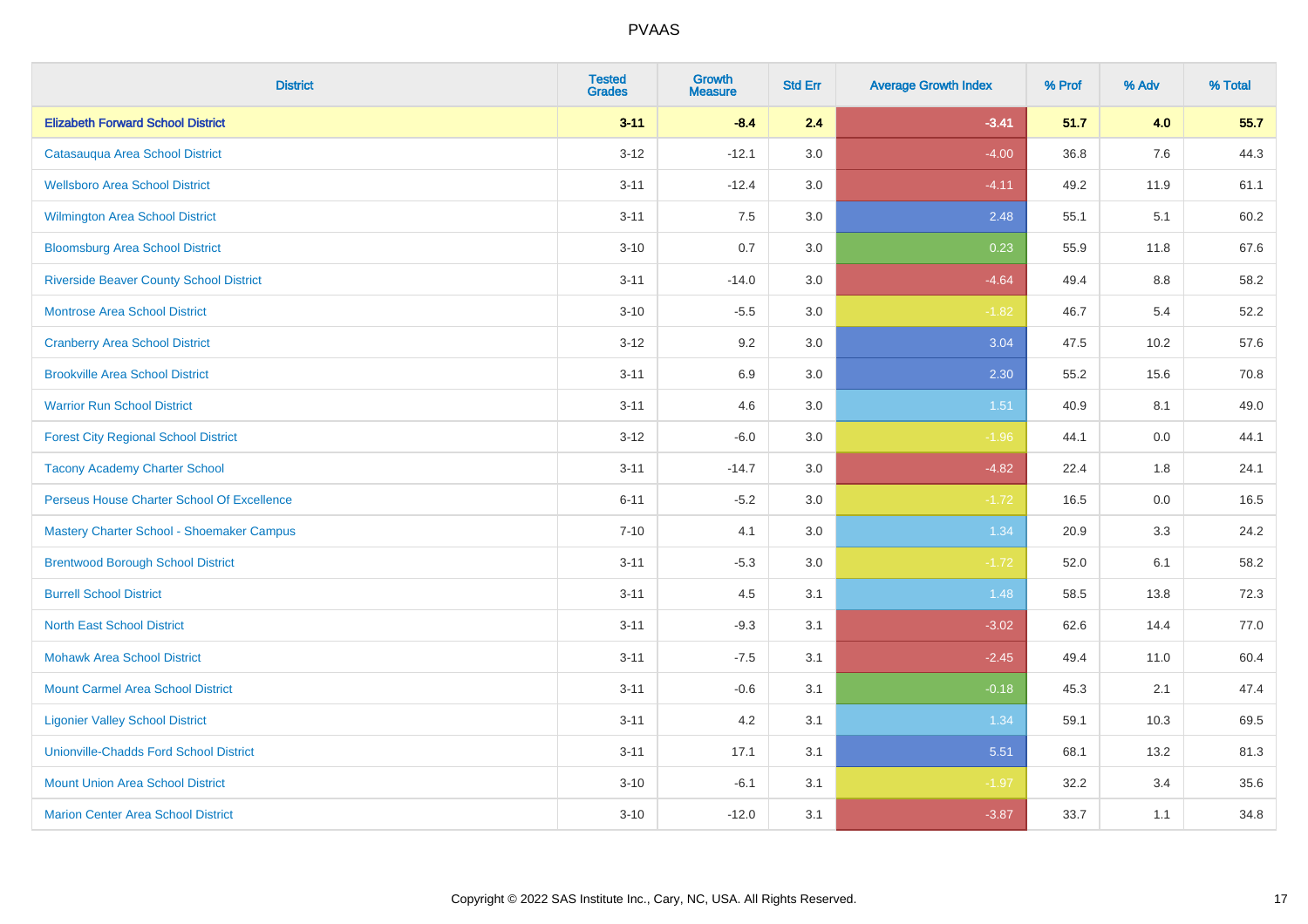| <b>District</b>                                   | <b>Tested</b><br><b>Grades</b> | Growth<br><b>Measure</b> | <b>Std Err</b> | <b>Average Growth Index</b> | % Prof | % Adv   | % Total |
|---------------------------------------------------|--------------------------------|--------------------------|----------------|-----------------------------|--------|---------|---------|
| <b>Elizabeth Forward School District</b>          | $3 - 11$                       | $-8.4$                   | 2.4            | $-3.41$                     | 51.7   | 4.0     | 55.7    |
| <b>Laurel School District</b>                     | $3 - 11$                       | 1.8                      | 3.1            | 0.59                        | 70.1   | 2.3     | 72.4    |
| Cambria Heights School District                   | $3 - 10$                       | $-4.1$                   | 3.1            | $-1.32$                     | 51.0   | 6.0     | 57.0    |
| <b>Executive Education Academy Charter School</b> | $3 - 10$                       | $-6.5$                   | 3.1            | $-2.08$                     | 23.7   | $2.2\,$ | 25.8    |
| <b>Avonworth School District</b>                  | $3 - 10$                       | $-12.6$                  | 3.1            | $-4.01$                     | 59.8   | 4.6     | 64.4    |
| <b>New Brighton Area School District</b>          | $3 - 11$                       | 4.6                      | 3.1            | 1.47                        | 60.9   | 5.8     | 66.7    |
| Schuylkill Haven Area School District             | $3 - 11$                       | $-15.3$                  | 3.1            | $-4.87$                     | 49.7   | 2.4     | 52.1    |
| <b>Kane Area School District</b>                  | $3 - 10$                       | $-3.7$                   | 3.2            | $-1.17$                     | 39.5   | 9.9     | 49.4    |
| <b>Bellwood-Antis School District</b>             | $3 - 10$                       | $-1.2$                   | 3.2            | $-0.39$                     | 55.1   | 10.1    | 65.2    |
| <b>Canton Area School District</b>                | $3 - 11$                       | $-5.5$                   | 3.2            | $-1.75$                     | 40.7   | 2.3     | 43.0    |
| <b>Wilkes-Barre Area School District</b>          | $3 - 11$                       | 0.1                      | 3.2            | 0.02                        | 35.5   | 5.4     | 40.9    |
| <b>Upper Dauphin Area School District</b>         | $3 - 11$                       | $-6.3$                   | 3.2            | $-1.98$                     | 37.4   | 4.8     | 42.2    |
| <b>Uniontown Area School District</b>             | $3 - 11$                       | 6.0                      | $3.2\,$        | 1.87                        | 62.4   | 5.9     | 68.2    |
| <b>Pequea Valley School District</b>              | $3 - 11$                       | $-5.8$                   | 3.2            | $-1.80$                     | 39.8   | 9.1     | 48.9    |
| <b>Line Mountain School District</b>              | $3 - 11$                       | 4.1                      | 3.2            | 1.27                        | 52.9   | 9.2     | 62.1    |
| <b>Windber Area School District</b>               | $3 - 11$                       | $-7.2$                   | 3.2            | $-2.24$                     | 55.4   | 7.2     | 62.6    |
| <b>Kutztown Area School District</b>              | $3 - 12$                       | $-0.2$                   | 3.2            | $-0.05$                     | 55.4   | 13.3    | 68.7    |
| <b>Springfield Township School District</b>       | $3 - 11$                       | $-18.9$                  | 3.2            | $-5.88$                     | 62.6   | 3.6     | 66.3    |
| South Allegheny School District                   | $3 - 11$                       | $-8.8$                   | 3.2            | $-2.70$                     | 40.5   | 0.0     | 40.5    |
| <b>Bentworth School District</b>                  | $3 - 11$                       | 5.7                      | 3.2            | 1.75                        | 44.2   | 19.5    | 63.6    |
| Southern Huntingdon County School District        | $3 - 11$                       | $-12.9$                  | 3.2            | $-3.98$                     | 32.5   | 2.5     | 35.0    |
| <b>MaST Community Charter School II</b>           | $3 - 10$                       | 4.4                      | 3.2            | 1.37                        | 28.4   | 3.4     | 31.8    |
| <b>Ellwood City Area School District</b>          | $3 - 11$                       | $-4.2$                   | 3.2            | $-1.29$                     | 54.1   | 14.1    | 68.2    |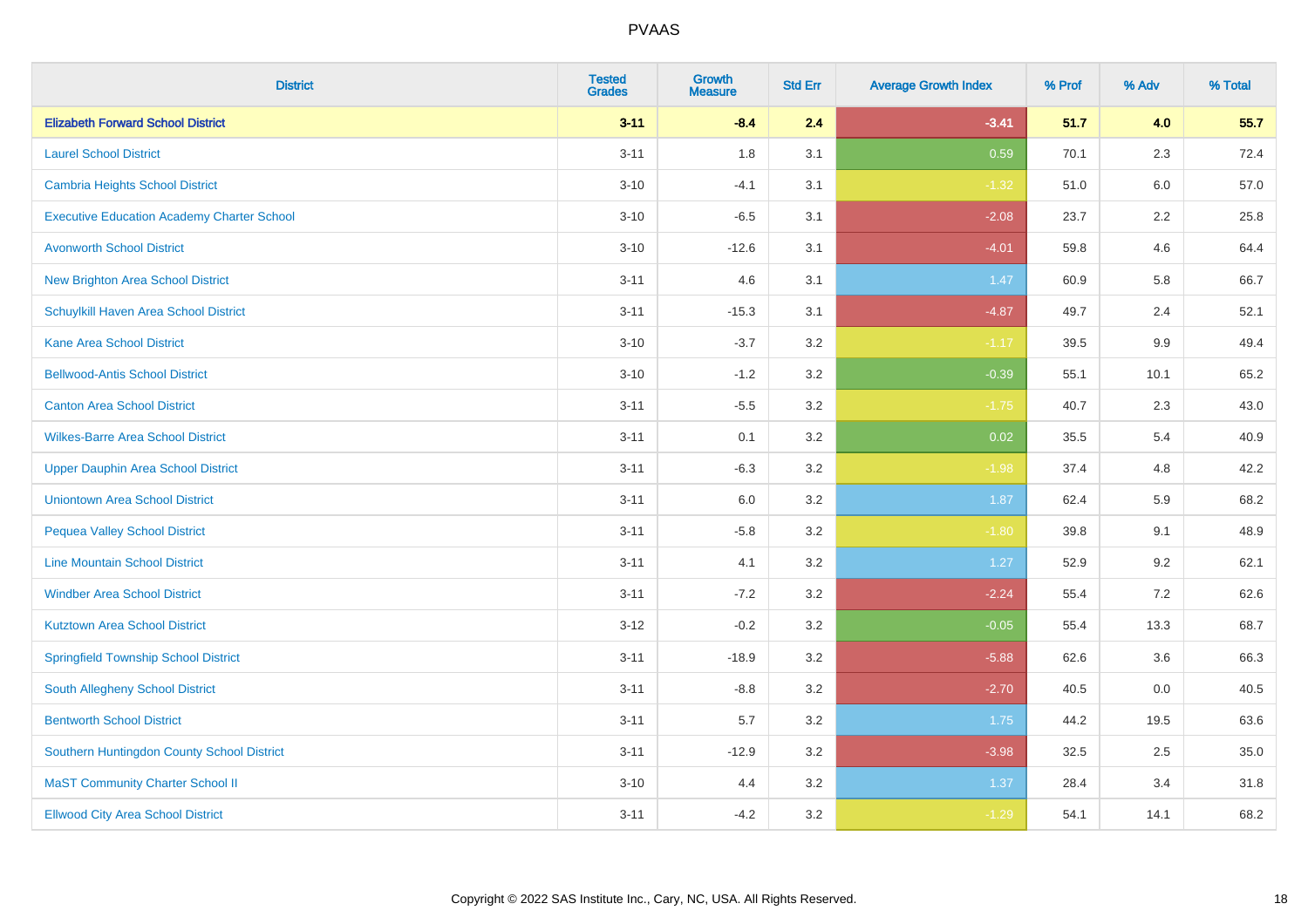| <b>District</b>                              | <b>Tested</b><br><b>Grades</b> | <b>Growth</b><br><b>Measure</b> | <b>Std Err</b> | <b>Average Growth Index</b> | % Prof | % Adv | % Total |
|----------------------------------------------|--------------------------------|---------------------------------|----------------|-----------------------------|--------|-------|---------|
| <b>Elizabeth Forward School District</b>     | $3 - 11$                       | $-8.4$                          | 2.4            | $-3.41$                     | 51.7   | 4.0   | 55.7    |
| Renaissance Academy Charter School           | $3 - 11$                       | 8.3                             | 3.3            | 2.54                        | 45.6   | 22.8  | 68.4    |
| <b>Elk Lake School District</b>              | $3 - 11$                       | $-4.0$                          | 3.3            | $-1.23$                     | 46.2   | 3.3   | 49.4    |
| <b>Panther Valley School District</b>        | $3 - 12$                       | $-0.6$                          | 3.3            | $-0.19$                     | 47.9   | 4.3   | 52.1    |
| <b>Carlynton School District</b>             | $3 - 11$                       | 7.3                             | 3.3            | 2.22                        | 41.0   | 10.5  | 51.6    |
| Shenango Area School District                | $3 - 11$                       | $-2.6$                          | 3.3            | $-0.79$                     | 50.6   | 13.9  | 64.6    |
| <b>Big Beaver Falls Area School District</b> | $3 - 11$                       | $-3.9$                          | 3.3            | $-1.18$                     | 34.1   | 3.5   | 37.6    |
| <b>Wyalusing Area School District</b>        | $3-12$                         | 8.8                             | 3.3            | 2.68                        | 54.6   | 11.7  | 66.2    |
| <b>Northern Cambria School District</b>      | $3 - 11$                       | 10.0                            | 3.3            | 3.04                        | 47.4   | 5.1   | 52.6    |
| <b>Keystone School District</b>              | $3 - 11$                       | 3.1                             | 3.3            | 0.94                        | 50.6   | 6.5   | 57.1    |
| <b>Bethlehem-Center School District</b>      | $3 - 10$                       | 8.1                             | 3.3            | 2.46                        | 35.1   | 1.4   | 36.5    |
| <b>Moniteau School District</b>              | $3 - 11$                       | $-11.8$                         | 3.3            | $-3.56$                     | 50.0   | 6.3   | 56.3    |
| <b>Carmichaels Area School District</b>      | $3 - 10$                       | $-9.3$                          | 3.3            | $-2.81$                     | 35.1   | 1.4   | 36.5    |
| <b>Mercer Area School District</b>           | $3 - 11$                       | $-0.2$                          | 3.3            | $-0.06$                     | 56.0   | 8.0   | 64.0    |
| <b>Carbondale Area School District</b>       | $3 - 10$                       | 7.4                             | 3.3            | 2.25                        | 56.6   | 2.6   | 59.2    |
| <b>KIPP Dubois Charter School</b>            | $9 - 10$                       | 4.7                             | 3.3            | 1.40                        | 31.0   | 1.4   | 32.4    |
| Philipsburg-Osceola Area School District     | $3 - 11$                       | $-24.8$                         | 3.3            | $-7.43$                     | 19.7   | 2.6   | 22.4    |
| South Side Area School District              | $3 - 11$                       | $-1.6$                          | 3.3            | $-0.48$                     | 50.0   | 6.8   | 56.8    |
| <b>East Allegheny School District</b>        | $3 - 11$                       | $-6.3$                          | 3.3            | $-1.87$                     | 31.9   | 9.7   | 41.7    |
| Conemaugh Township Area School District      | $3 - 12$                       | $-3.7$                          | 3.4            | $-1.09$                     | 53.8   | 17.6  | 71.4    |
| <b>North Pocono School District</b>          | $3 - 11$                       | $-2.3$                          | 3.4            | $-0.68$                     | 52.0   | 16.4  | 68.5    |
| <b>Everett Area School District</b>          | $3 - 11$                       | $5.0\,$                         | 3.4            | 1.47                        | 60.5   | 1.3   | 61.8    |
| <b>Troy Area School District</b>             | $3 - 10$                       | $-4.3$                          | 3.4            | $-1.26$                     | 43.2   | 5.7   | 48.9    |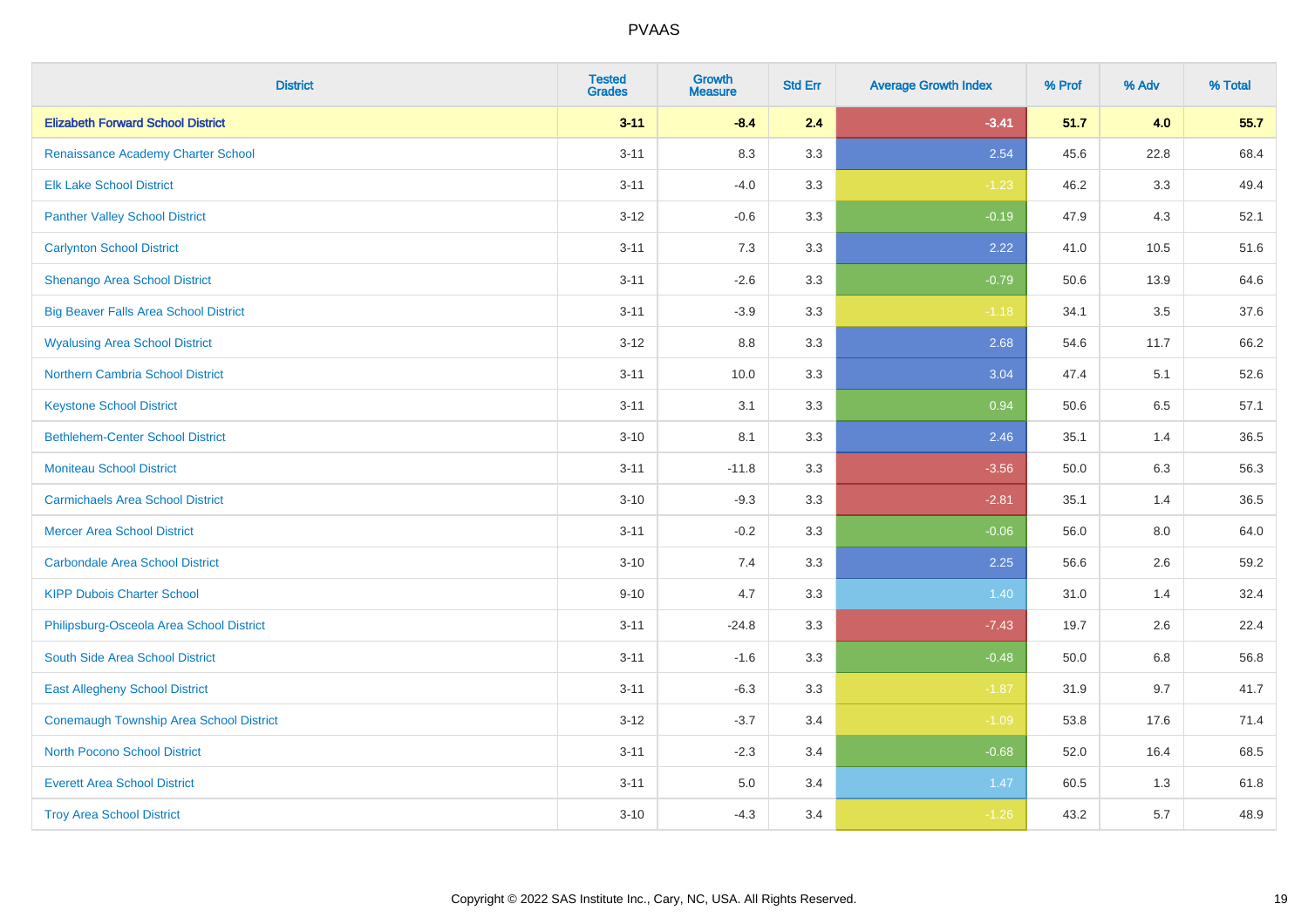| <b>District</b>                                | <b>Tested</b><br><b>Grades</b> | <b>Growth</b><br><b>Measure</b> | <b>Std Err</b> | <b>Average Growth Index</b> | % Prof | % Adv   | % Total |
|------------------------------------------------|--------------------------------|---------------------------------|----------------|-----------------------------|--------|---------|---------|
| <b>Elizabeth Forward School District</b>       | $3 - 11$                       | $-8.4$                          | 2.4            | $-3.41$                     | 51.7   | 4.0     | 55.7    |
| <b>Fairfield Area School District</b>          | $3 - 11$                       | $-5.6$                          | 3.4            | $-1.66$                     | 57.9   | 4.0     | 61.8    |
| <b>Bristol Borough School District</b>         | $3-12$                         | $-4.3$                          | 3.4            | $-1.27$                     | 39.7   | 1.3     | 41.0    |
| <b>Reynolds School District</b>                | $3 - 10$                       | 0.5                             | 3.4            | 0.16                        | 52.1   | 7.0     | 59.2    |
| <b>Burgettstown Area School District</b>       | $3 - 11$                       | $-2.1$                          | 3.4            | $-0.62$                     | 50.0   | 1.4     | 51.4    |
| <b>Redbank Valley School District</b>          | $3 - 11$                       | $-9.5$                          | 3.4            | $-2.77$                     | 31.5   | 4.9     | 36.4    |
| <b>Old Forge School District</b>               | $3 - 12$                       | $-5.9$                          | 3.4            | $-1.73$                     | 52.9   | 7.1     | 60.0    |
| <b>United School District</b>                  | $3 - 11$                       | 2.1                             | 3.4            | 0.63                        | 60.3   | 6.6     | 66.9    |
| <b>Steel Valley School District</b>            | $3 - 11$                       | 6.5                             | 3.4            | 1.89                        | 50.7   | 5.6     | 56.3    |
| <b>Mastery Charter School - Hardy Williams</b> | $3 - 11$                       | 11.4                            | 3.4            | 3.33                        | 44.3   | 5.7     | 50.0    |
| <b>Williams Valley School District</b>         | $3 - 11$                       | $-7.3$                          | 3.4            | $-2.13$                     | 23.2   | 0.0     | 23.2    |
| <b>Moshannon Valley School District</b>        | $3 - 10$                       | $-7.0$                          | 3.4            | $-2.01$                     | 48.5   | 0.0     | 48.5    |
| Maritime Academy Charter School                | $3 - 10$                       | $-11.4$                         | 3.5            | $-3.29$                     | 15.2   | $0.0\,$ | 15.2    |
| <b>Central Fulton School District</b>          | $3 - 11$                       | $-0.5$                          | 3.5            | $-0.14$                     | 51.4   | 8.6     | 60.0    |
| <b>Newport School District</b>                 | $3 - 12$                       | 1.4                             | 3.5            | 0.41                        | 51.5   | 10.3    | 61.8    |
| <b>Steelton-Highspire School District</b>      | $3 - 11$                       | $-11.8$                         | 3.5            | $-3.40$                     | 14.5   | $0.0\,$ | 14.5    |
| <b>North Star School District</b>              | $3 - 11$                       | $-8.7$                          | 3.5            | $-2.51$                     | 47.8   | 6.0     | 53.7    |
| <b>Columbia Borough School District</b>        | $3 - 12$                       | $-3.1$                          | 3.5            | $-0.89$                     | 29.5   | 1.9     | 31.4    |
| Pennsylvania Virtual Charter School            | $3 - 11$                       | 11.8                            | 3.5            | 3.37                        | 56.5   | 11.1    | 67.6    |
| Lackawanna Trail School District               | $3 - 10$                       | $-21.7$                         | 3.5            | $-6.20$                     | 38.5   | 1.5     | 40.0    |
| <b>Sayre Area School District</b>              | $3 - 11$                       | 11.2                            | 3.5            | 3.20                        | 52.2   | 7.5     | 59.7    |
| <b>Northwestern School District</b>            | $3 - 11$                       | $-24.9$                         | 3.5            | $-7.13$                     | 42.6   | 2.9     | 45.6    |
| Multicultural Academy Charter School           | $9 - 11$                       | 9.5                             | 3.5            | 2.69                        | 22.0   | 0.0     | 22.0    |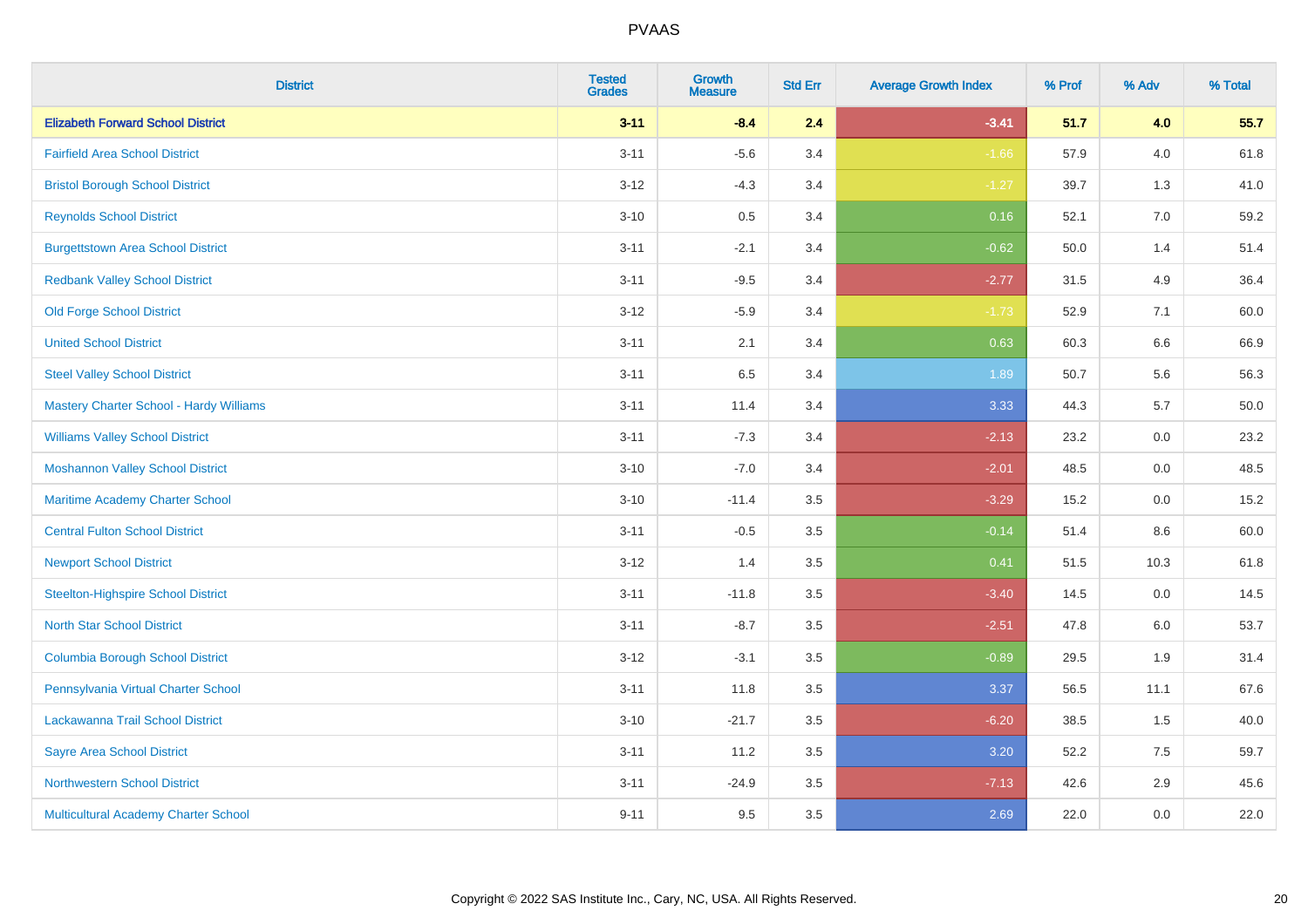| <b>District</b>                                | <b>Tested</b><br><b>Grades</b> | <b>Growth</b><br><b>Measure</b> | <b>Std Err</b> | <b>Average Growth Index</b> | % Prof | % Adv   | % Total |
|------------------------------------------------|--------------------------------|---------------------------------|----------------|-----------------------------|--------|---------|---------|
| <b>Elizabeth Forward School District</b>       | $3 - 11$                       | $-8.4$                          | 2.4            | $-3.41$                     | 51.7   | 4.0     | 55.7    |
| Juniata Valley School District                 | $3 - 11$                       | $-3.9$                          | 3.5            | $-1.10$                     | 44.4   | $3.5\,$ | 47.8    |
| <b>Sharpsville Area School District</b>        | $3 - 11$                       | $-1.4$                          | 3.5            | $-0.40$                     | 55.2   | 13.4    | 68.7    |
| <b>Mountain View School District</b>           | $3 - 11$                       | 20.9                            | 3.5            | 5.91                        | 57.8   | 20.3    | 78.1    |
| <b>Purchase Line School District</b>           | $3 - 12$                       | 1.7                             | 3.5            | 0.47                        | 43.1   | 5.4     | 48.5    |
| <b>Chartiers-Houston School District</b>       | $3 - 10$                       | $-8.6$                          | 3.5            | $-2.41$                     | 59.7   | 4.5     | 64.2    |
| <b>Union City Area School District</b>         | $3-12$                         | $-10.2$                         | 3.6            | $-2.87$                     | 42.9   | 3.2     | 46.0    |
| <b>Carbon Career &amp; Technical Institute</b> | $9 - 11$                       | $-5.7$                          | 3.6            | $-1.59$                     | 34.5   | 1.2     | 35.7    |
| <b>Southmoreland School District</b>           | $3 - 11$                       | $-8.3$                          | 3.6            | $-2.32$                     | 56.8   | $7.2\,$ | 64.0    |
| <b>Brockway Area School District</b>           | $3 - 11$                       | 0.6                             | 3.6            | 0.16                        | 49.2   | 7.7     | 56.9    |
| <b>Portage Area School District</b>            | $3 - 10$                       | $-8.1$                          | 3.6            | $-2.26$                     | 40.6   | 9.4     | 50.0    |
| <b>Salisbury Township School District</b>      | $3 - 11$                       | 6.3                             | 3.6            | 1.77                        | 46.2   | 6.6     | 52.8    |
| Propel Charter School - Braddock Hills         | $3 - 11$                       | $-13.6$                         | 3.6            | $-3.81$                     | 9.7    | 1.6     | 11.3    |
| <b>Lawrence County CTC</b>                     | $10 - 11$                      | $-21.7$                         | 3.6            | $-6.05$                     | 19.8   | $0.0\,$ | 19.8    |
| <b>Homer-Center School District</b>            | $3 - 11$                       | 9.7                             | 3.6            | 2.70                        | 45.1   | 17.2    | 62.3    |
| Montgomery Area School District                | $3 - 11$                       | 10.7                            | 3.6            | 2.96                        | 48.7   | 12.4    | 61.1    |
| Northern Bedford County School District        | $3 - 11$                       | 16.5                            | 3.6            | 4.58                        | 51.7   | 20.0    | 71.7    |
| <b>Mahanoy Area School District</b>            | $3 - 10$                       | $-9.0$                          | 3.6            | $-2.49$                     | 26.2   | 1.6     | 27.9    |
| <b>Blue Ridge School District</b>              | $3 - 11$                       | $-0.5$                          | 3.6            | $-0.12$                     | 44.6   | 3.1     | 47.7    |
| California Area School District                | $3 - 10$                       | $-7.3$                          | 3.6            | $-2.02$                     | 42.6   | 9.8     | 52.5    |
| <b>Port Allegany School District</b>           | $3 - 11$                       | 4.4                             | 3.6            | 1.21                        | 28.1   | 9.4     | 37.5    |
| <b>School Lane Charter School</b>              | $3 - 11$                       | 12.4                            | 3.6            | 3.43                        | 59.1   | 9.8     | 68.9    |
| <b>Northgate School District</b>               | $3 - 11$                       | 6.3                             | 3.6            | 1.73                        | 53.3   | 16.7    | 70.0    |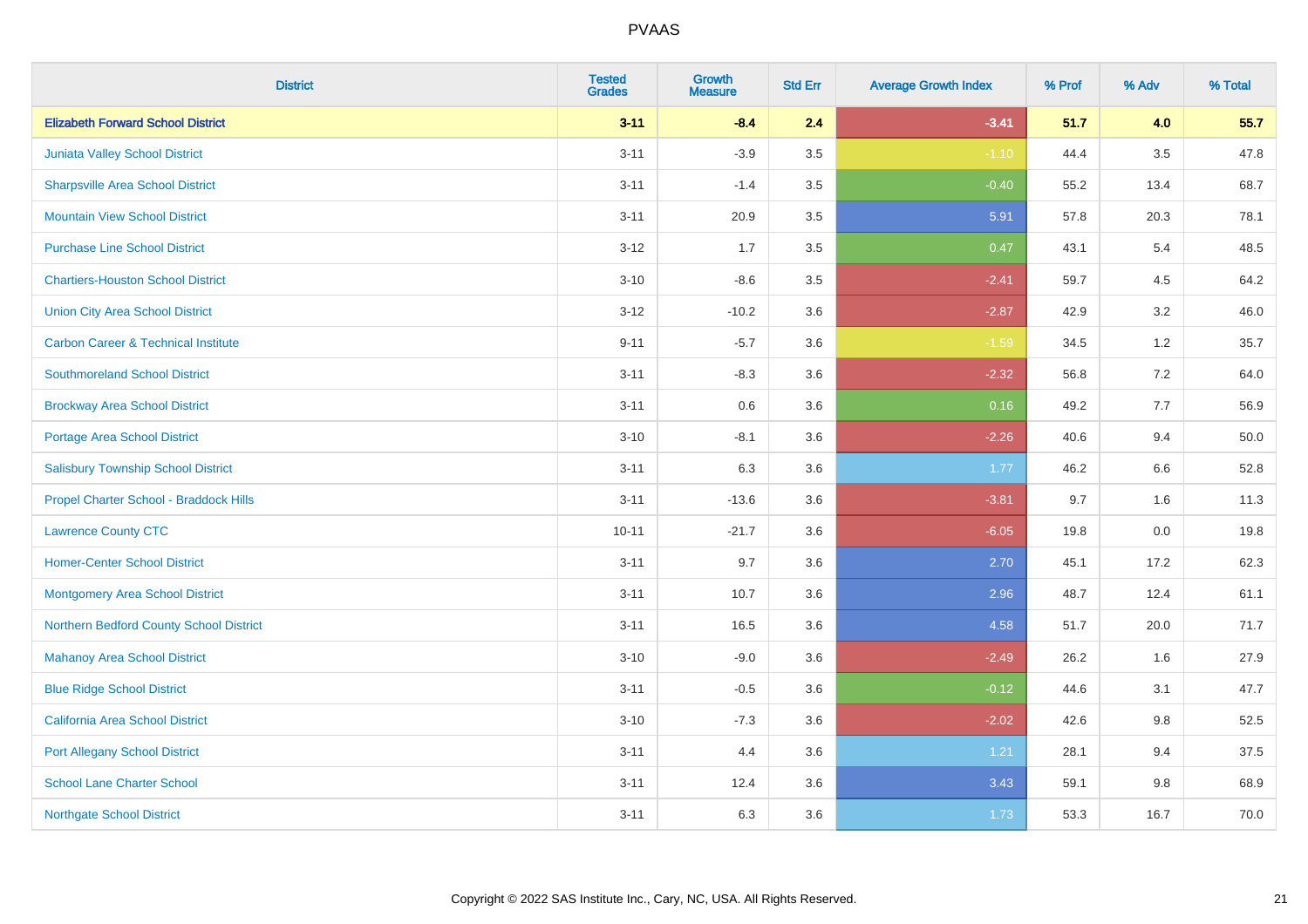| <b>District</b>                                 | <b>Tested</b><br><b>Grades</b> | <b>Growth</b><br><b>Measure</b> | <b>Std Err</b> | <b>Average Growth Index</b> | % Prof | % Adv | % Total |
|-------------------------------------------------|--------------------------------|---------------------------------|----------------|-----------------------------|--------|-------|---------|
| <b>Elizabeth Forward School District</b>        | $3 - 11$                       | $-8.4$                          | 2.4            | $-3.41$                     | 51.7   | 4.0   | 55.7    |
| <b>Westinghouse Arts Academy Charter School</b> | $9 - 10$                       | $-0.7$                          | 3.6            | $-0.19$                     | 59.2   | 8.4   | 67.6    |
| <b>Frazier School District</b>                  | $3 - 11$                       | $-17.2$                         | 3.7            | $-4.70$                     | 37.1   | 1.6   | 38.7    |
| <b>Muncy School District</b>                    | $3 - 11$                       | $-8.1$                          | 3.7            | $-2.21$                     | 42.0   | 3.8   | 45.8    |
| <b>Valley Grove School District</b>             | $3 - 10$                       | $-3.7$                          | 3.7            | $-1.01$                     | 51.2   | 6.1   | 57.3    |
| <b>Sto-Rox School District</b>                  | $3 - 10$                       | 6.6                             | 3.7            | 1.80                        | 13.4   | 0.0   | 13.4    |
| <b>Minersville Area School District</b>         | $3 - 11$                       | $-14.4$                         | 3.7            | $-3.90$                     | 39.3   | 3.3   | 42.6    |
| <b>Clairton City School District</b>            | $3 - 11$                       | 3.5                             | 3.7            | 0.95                        | 13.4   | 0.0   | 13.4    |
| <b>Glendale School District</b>                 | $3 - 10$                       | $-0.9$                          | 3.7            | $-0.24$                     | 50.0   | 5.4   | 55.4    |
| <b>Lakeview School District</b>                 | $3 - 11$                       | $-0.9$                          | 3.7            | $-0.24$                     | 60.3   | 3.2   | 63.5    |
| <b>Innovative Arts Academy Charter School</b>   | $6 - 11$                       | $-9.1$                          | 3.7            | $-2.44$                     | 9.5    | 0.0   | 9.5     |
| <b>Apollo-Ridge School District</b>             | $3 - 12$                       | $-4.7$                          | 3.7            | $-1.24$                     | 50.0   | 10.0  | 60.0    |
| <b>Tussey Mountain School District</b>          | $3 - 12$                       | 1.5                             | 3.7            | 0.40                        | 38.6   | 1.8   | 40.4    |
| <b>Coudersport Area School District</b>         | $3 - 11$                       | 7.7                             | 3.7            | 2.06                        | 55.7   | 8.2   | 63.9    |
| <b>Penns Manor Area School District</b>         | $3 - 12$                       | $-17.0$                         | 3.7            | $-4.52$                     | 29.7   | 3.1   | 32.8    |
| <b>Riverview School District</b>                | $3 - 11$                       | $-4.6$                          | 3.8            | $-1.20$                     | 57.9   | 15.8  | 73.7    |
| <b>Fort Cherry School District</b>              | $3 - 10$                       | $-5.9$                          | 3.8            | $-1.56$                     | 55.2   | 5.2   | 60.3    |
| Millersburg Area School District                | $3 - 11$                       | 6.2                             | 3.8            | 1.63                        | 51.8   | 7.4   | 59.3    |
| <b>West Middlesex Area School District</b>      | $3 - 10$                       | $-8.4$                          | 3.8            | $-2.21$                     | 34.9   | 2.8   | 37.6    |
| <b>Antietam School District</b>                 | $3 - 10$                       | $-4.3$                          | 3.8            | $-1.13$                     | 36.4   | 5.4   | 41.8    |
| <b>New Kensington-Arnold School District</b>    | $3 - 11$                       | $-0.4$                          | 3.8            | $-0.10$                     | 40.7   | 3.7   | 44.4    |
| Northwest Area School District                  | $3 - 10$                       | $-10.0$                         | 3.8            | $-2.59$                     | 34.6   | 7.3   | 41.8    |
| Jeannette City School District                  | $3 - 11$                       | $-4.3$                          | 3.8            | $-1.13$                     | 46.7   | 7.5   | 54.2    |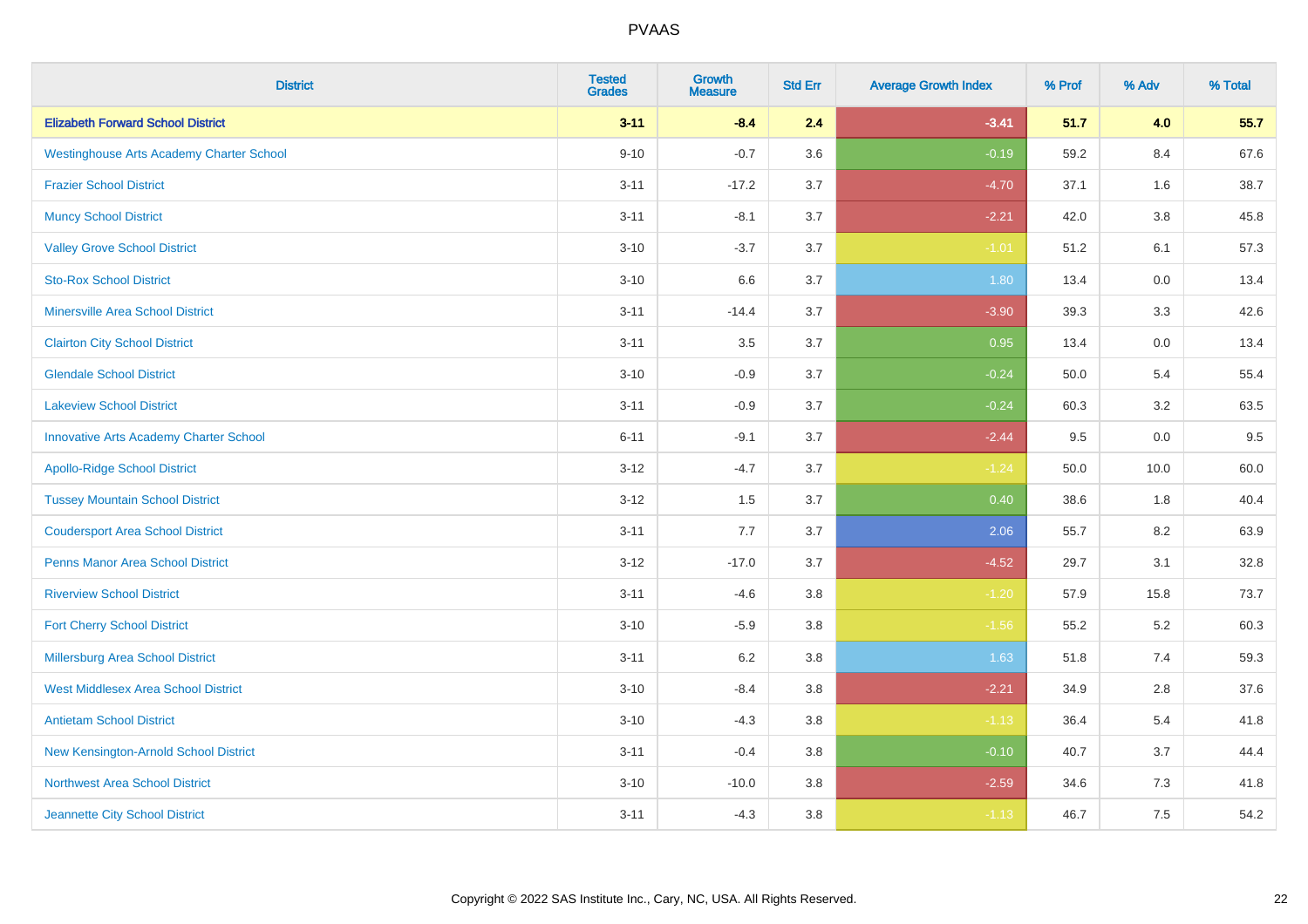| <b>District</b>                                 | <b>Tested</b><br><b>Grades</b> | <b>Growth</b><br><b>Measure</b> | <b>Std Err</b> | <b>Average Growth Index</b> | % Prof | % Adv | % Total |
|-------------------------------------------------|--------------------------------|---------------------------------|----------------|-----------------------------|--------|-------|---------|
| <b>Elizabeth Forward School District</b>        | $3 - 11$                       | $-8.4$                          | 2.4            | $-3.41$                     | 51.7   | 4.0   | 55.7    |
| <b>West Branch Area School District</b>         | $3 - 11$                       | 0.2                             | 3.8            | 0.05                        | 47.2   | 1.9   | 49.1    |
| <b>Greenwood School District</b>                | $3 - 11$                       | 15.9                            | 3.9            | 4.11                        | 50.0   | 25.0  | 75.0    |
| <b>Halifax Area School District</b>             | $3 - 11$                       | 4.7                             | 3.9            | 1.22                        | 61.5   | 9.6   | 71.2    |
| Jefferson County-Dubois AVTS                    | $9 - 11$                       | $-16.2$                         | 3.9            | $-4.16$                     | 23.0   | 0.0   | 23.0    |
| Johnsonburg Area School District                | $3 - 11$                       | $-14.1$                         | 3.9            | $-3.62$                     | 54.0   | 4.6   | 58.6    |
| <b>Smethport Area School District</b>           | $3 - 12$                       | 0.6                             | 3.9            | 0.15                        | 37.0   | 1.8   | 38.9    |
| <b>Shenandoah Valley School District</b>        | $3 - 11$                       | 9.7                             | 3.9            | 2.49                        | 28.3   | 5.0   | 33.3    |
| <b>Allegheny Valley School District</b>         | $3 - 11$                       | 8.5                             | 3.9            | 2.17                        | 53.1   | 12.2  | 65.3    |
| <b>Brownsville Area School District</b>         | $3 - 12$                       | $-7.2$                          | 3.9            | $-1.83$                     | 34.4   | 6.1   | 40.5    |
| <b>Propel Charter School-Montour</b>            | $3 - 10$                       | $-10.7$                         | 3.9            | $-2.71$                     | 13.7   | 0.0   | 13.7    |
| Meyersdale Area School District                 | $3 - 11$                       | 4.2                             | 4.0            | 1.07                        | 43.1   | 6.9   | 50.0    |
| <b>Northeast Bradford School District</b>       | $3 - 10$                       | $-3.1$                          | 4.0            | $-0.78$                     | 33.9   | 3.4   | 37.3    |
| <b>Claysburg-Kimmel School District</b>         | $3 - 11$                       | $-5.7$                          | 4.0            | $-1.42$                     | 42.9   | 8.2   | 51.0    |
| <b>Achievement House Charter School</b>         | $7 - 11$                       | $-0.7$                          | 4.0            | $-0.17$                     | 32.5   | 2.6   | 35.1    |
| Leechburg Area School District                  | $3 - 11$                       | 4.4                             | 4.0            | 1.09                        | 47.8   | 19.6  | 67.4    |
| <b>Ridgway Area School District</b>             | $3 - 11$                       | $-14.5$                         | 4.1            | $-3.56$                     | 49.0   | 9.8   | 58.8    |
| <b>Tri-Valley School District</b>               | $3 - 10$                       | $-6.4$                          | 4.1            | $-1.57$                     | 37.0   | 4.4   | 41.3    |
| <b>Conemaugh Valley School District</b>         | $3 - 12$                       | $-3.2$                          | 4.1            | $-0.78$                     | 48.2   | 5.6   | 53.7    |
| <b>Clarion Area School District</b>             | $3 - 11$                       | 10.3                            | 4.1            | 2.51                        | 45.4   | 14.6  | 60.0    |
| <b>Williamsburg Community School District</b>   | $3 - 11$                       | $-14.3$                         | 4.1            | $-3.48$                     | 28.3   | 0.0   | 28.3    |
| <b>Propel Charter School-Homestead</b>          | $3 - 11$                       | $-11.7$                         | 4.1            | $-2.84$                     | 15.9   | 0.0   | 15.9    |
| Capital Area School for the Arts Charter School | $9 - 11$                       | 5.8                             | 4.1            | 1.39                        | 59.3   | 18.6  | 78.0    |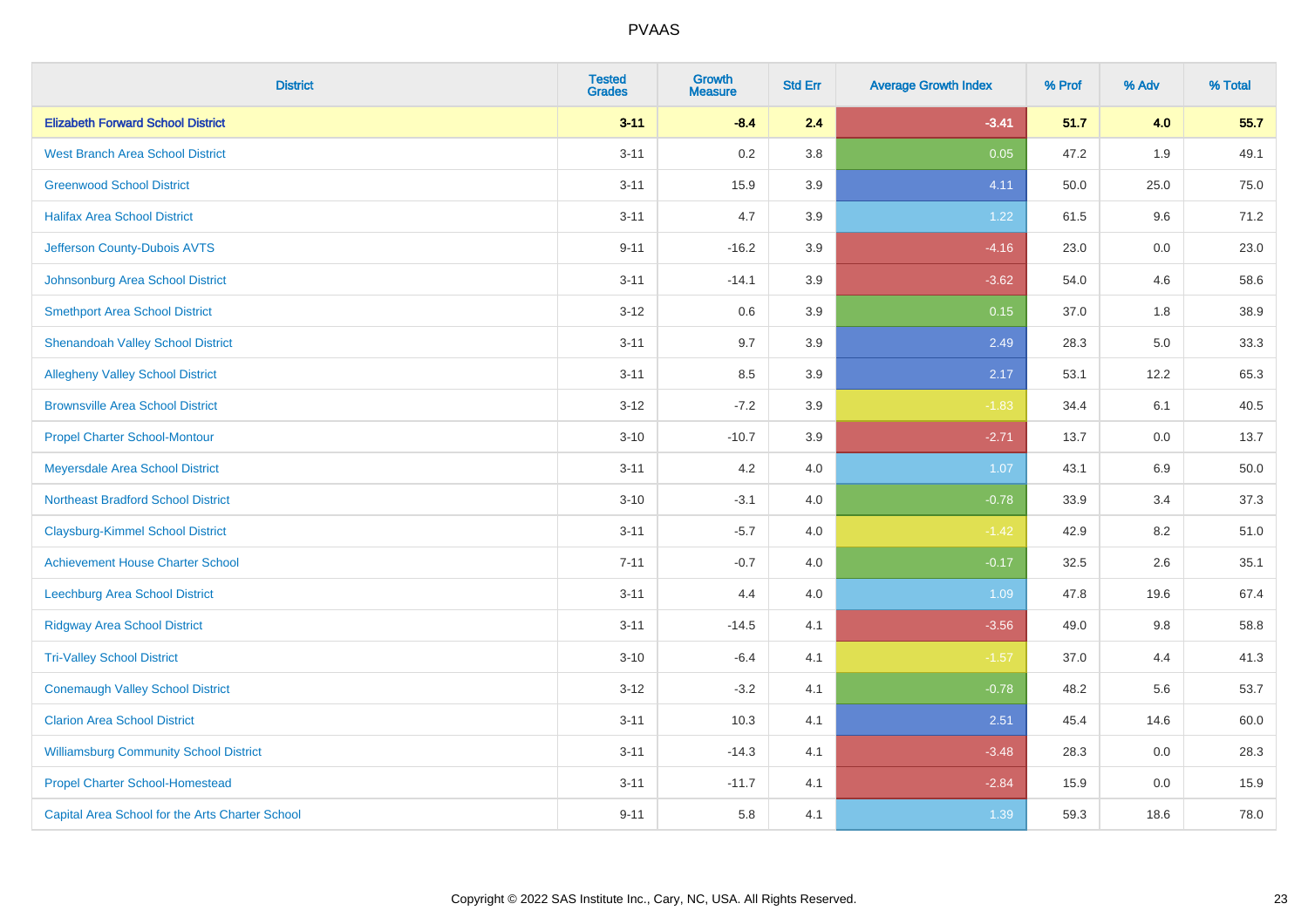| <b>District</b>                                        | <b>Tested</b><br><b>Grades</b> | <b>Growth</b><br><b>Measure</b> | <b>Std Err</b> | <b>Average Growth Index</b> | % Prof | % Adv   | % Total |
|--------------------------------------------------------|--------------------------------|---------------------------------|----------------|-----------------------------|--------|---------|---------|
| <b>Elizabeth Forward School District</b>               | $3 - 11$                       | $-8.4$                          | 2.4            | $-3.41$                     | 51.7   | 4.0     | 55.7    |
| <b>Curwensville Area School District</b>               | $3 - 11$                       | $-27.9$                         | 4.1            | $-6.72$                     | 42.5   | 4.1     | 46.6    |
| <b>Clarion-Limestone Area School District</b>          | $3 - 12$                       | $-2.5$                          | 4.1            | $-0.60$                     | 56.8   | 6.8     | 63.6    |
| <b>Chester Charter Scholars Academy Charter School</b> | $3 - 12$                       | 8.4                             | 4.1            | 2.03                        | 23.4   | 0.0     | 23.4    |
| <b>Western Beaver County School District</b>           | $3 - 11$                       | $-7.8$                          | 4.2            | $-1.87$                     | 56.5   | 6.5     | 63.0    |
| Pennsylvania Distance Learning Charter School          | $3 - 12$                       | 9.3                             | 4.2            | 2.22                        | 42.2   | 3.1     | 45.3    |
| <b>Berlin Brothersvalley School District</b>           | $3 - 11$                       | 4.0                             | 4.2            | 0.96                        | 48.8   | 14.0    | 62.8    |
| Jefferson-Morgan School District                       | $3 - 10$                       | $-9.9$                          | 4.2            | $-2.35$                     | 43.8   | 4.2     | 47.9    |
| <b>Aliquippa School District</b>                       | $3 - 11$                       | $-9.0$                          | 4.2            | $-2.14$                     | 11.0   | 0.0     | 11.0    |
| <b>Union School District</b>                           | $3 - 12$                       | 2.3                             | 4.2            | 0.54                        | 32.6   | 7.0     | 39.5    |
| <b>Susquehanna Community School District</b>           | $3 - 11$                       | $-2.8$                          | 4.2            | $-0.66$                     | 49.4   | 6.9     | 56.3    |
| <b>Otto-Eldred School District</b>                     | $3 - 11$                       | $-0.7$                          | 4.2            | $-0.15$                     | 56.2   | $6.2\,$ | 62.5    |
| <b>Jamestown Area School District</b>                  | $3 - 11$                       | 13.5                            | 4.2            | 3.19                        | 64.4   | 13.3    | 77.8    |
| <b>Union Area School District</b>                      | $3 - 11$                       | 1.9                             | 4.3            | 0.44                        | 61.5   | 0.0     | 61.5    |
| <b>Farrell Area School District</b>                    | $3 - 11$                       | $-10.4$                         | 4.3            | $-2.41$                     | 19.0   | 0.0     | 19.0    |
| <b>Ferndale Area School District</b>                   | $3 - 10$                       | $-5.8$                          | 4.3            | $-1.33$                     | 40.0   | $0.0\,$ | 40.0    |
| <b>West Side CTC</b>                                   | $9 - 10$                       | $-37.4$                         | 4.3            | $-8.64$                     | 8.8    | 0.0     | $8.8\,$ |
| <b>North Clarion County School District</b>            | $3 - 12$                       | 3.7                             | 4.3            | 0.85                        | 67.5   | 15.0    | 82.5    |
| <b>Blacklick Valley School District</b>                | $3 - 11$                       | 8.0                             | 4.3            | 1.85                        | 34.1   | 0.0     | 34.1    |
| <b>West Greene School District</b>                     | $3 - 11$                       | $-4.5$                          | 4.3            | $-1.04$                     | 36.6   | 7.3     | 43.9    |
| Morrisville Borough School District                    | $3 - 11$                       | 4.8                             | 4.3            | 1.10                        | 30.2   | 2.3     | 32.6    |
| <b>Jenkintown School District</b>                      | $3 - 11$                       | 12.5                            | 4.4            | 2.84                        | 54.6   | 29.6    | 84.1    |
| <b>Sullivan County School District</b>                 | $3 - 10$                       | $-4.0$                          | 4.4            | $-0.90$                     | 66.7   | 2.6     | 69.2    |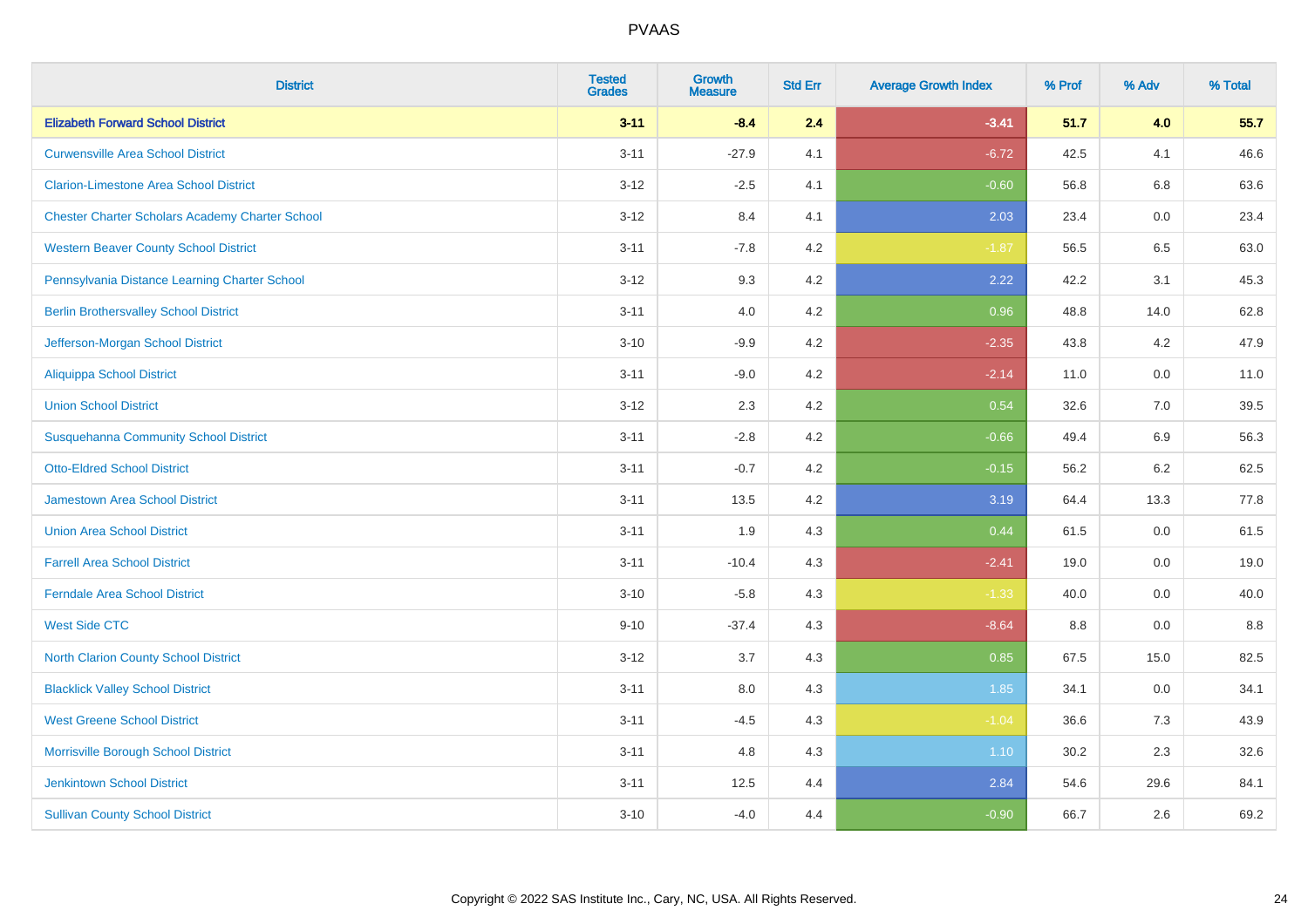| <b>District</b>                                 | <b>Tested</b><br><b>Grades</b> | <b>Growth</b><br><b>Measure</b> | <b>Std Err</b> | <b>Average Growth Index</b> | % Prof | % Adv   | % Total |
|-------------------------------------------------|--------------------------------|---------------------------------|----------------|-----------------------------|--------|---------|---------|
| <b>Elizabeth Forward School District</b>        | $3 - 11$                       | $-8.4$                          | 2.4            | $-3.41$                     | 51.7   | 4.0     | 55.7    |
| <b>Southern Fulton School District</b>          | $3 - 11$                       | $-23.7$                         | 4.4            | $-5.37$                     | 34.2   | 10.5    | 44.7    |
| <b>Benton Area School District</b>              | $3 - 10$                       | $-9.7$                          | 4.5            | $-2.18$                     | 43.2   | 5.4     | 48.6    |
| <b>Sugar Valley Rural Charter School</b>        | $3 - 11$                       | $-11.0$                         | 4.5            | $-2.46$                     | 14.9   | $0.0\,$ | 14.9    |
| <b>Monessen City School District</b>            | $3 - 10$                       | 8.3                             | 4.5            | 1.85                        | 42.9   | 2.9     | 45.7    |
| <b>Mastery Charter School - Gratz Campus</b>    | $7 - 10$                       | $-23.9$                         | 4.5            | $-5.29$                     | 2.9    | 0.0     | 2.9     |
| <b>Rochester Area School District</b>           | $3 - 11$                       | $-13.2$                         | 4.6            | $-2.89$                     | 19.5   | 1.3     | 20.8    |
| <b>Northern Potter School District</b>          | $3 - 12$                       | $-13.1$                         | 4.6            | $-2.84$                     | 37.5   | 0.0     | 37.5    |
| <b>Hanover Area School District</b>             | $3 - 11$                       | 2.2                             | 4.6            | 0.48                        | 42.9   | 5.7     | 48.6    |
| <b>Shade-Central City School District</b>       | $3 - 11$                       | $-5.9$                          | 4.6            | $-1.28$                     | 27.8   | 0.0     | 27.8    |
| <b>Southeastern Greene School District</b>      | $3 - 10$                       | 3.3                             | 4.6            | 0.72                        | 57.6   | 6.1     | 63.6    |
| <b>Avella Area School District</b>              | $3 - 12$                       | $-0.3$                          | 4.7            | $-0.05$                     | 49.3   | 14.5    | 63.8    |
| <b>Millville Area School District</b>           | $3 - 12$                       | $-0.9$                          | 4.7            | $-0.18$                     | 51.4   | 5.4     | 56.8    |
| La Academia Partnership Charter School          | $6 - 11$                       | $-11.0$                         | 4.7            | $-2.34$                     | 6.8    | 0.0     | 6.8     |
| <b>Reach Cyber Charter School</b>               | $3 - 11$                       | 8.1                             | 4.7            | 1.72                        | 42.4   | 4.6     | 47.0    |
| <b>Allegheny-Clarion Valley School District</b> | $3 - 10$                       | 7.8                             | 4.7            | 1.65                        | 53.3   | 3.3     | 56.7    |
| <b>Shamokin Area School District</b>            | $3 - 11$                       | $-7.7$                          | 4.8            | $-1.60$                     | 38.1   | 3.2     | 41.3    |
| <b>Roberto Clemente Charter School</b>          | $3 - 12$                       | 2.2                             | 4.9            | 0.45                        | 27.5   | 5.0     | 32.5    |
| Dr Robert Ketterer Charter School Inc           | $6 - 12$                       | 10.1                            | 5.0            | 2.04                        | 14.9   | 0.4     | 15.3    |
| <b>Cornell School District</b>                  | $3 - 11$                       | $-1.6$                          | 5.0            | $-0.32$                     | 33.8   | 1.5     | 35.4    |
| York Academy Regional Charter School            | $3 - 11$                       | 9.0                             | 5.0            | 1.79                        | 55.2   | 0.0     | 55.2    |
| <b>Oswayo Valley School District</b>            | $3 - 12$                       | 8.5                             | 5.0            | 1.68                        | 50.0   | 16.7    | 66.7    |
| <b>Forbes Road School District</b>              | $3 - 11$                       | 2.8                             | 5.1            | 0.56                        | 41.4   | 10.3    | 51.7    |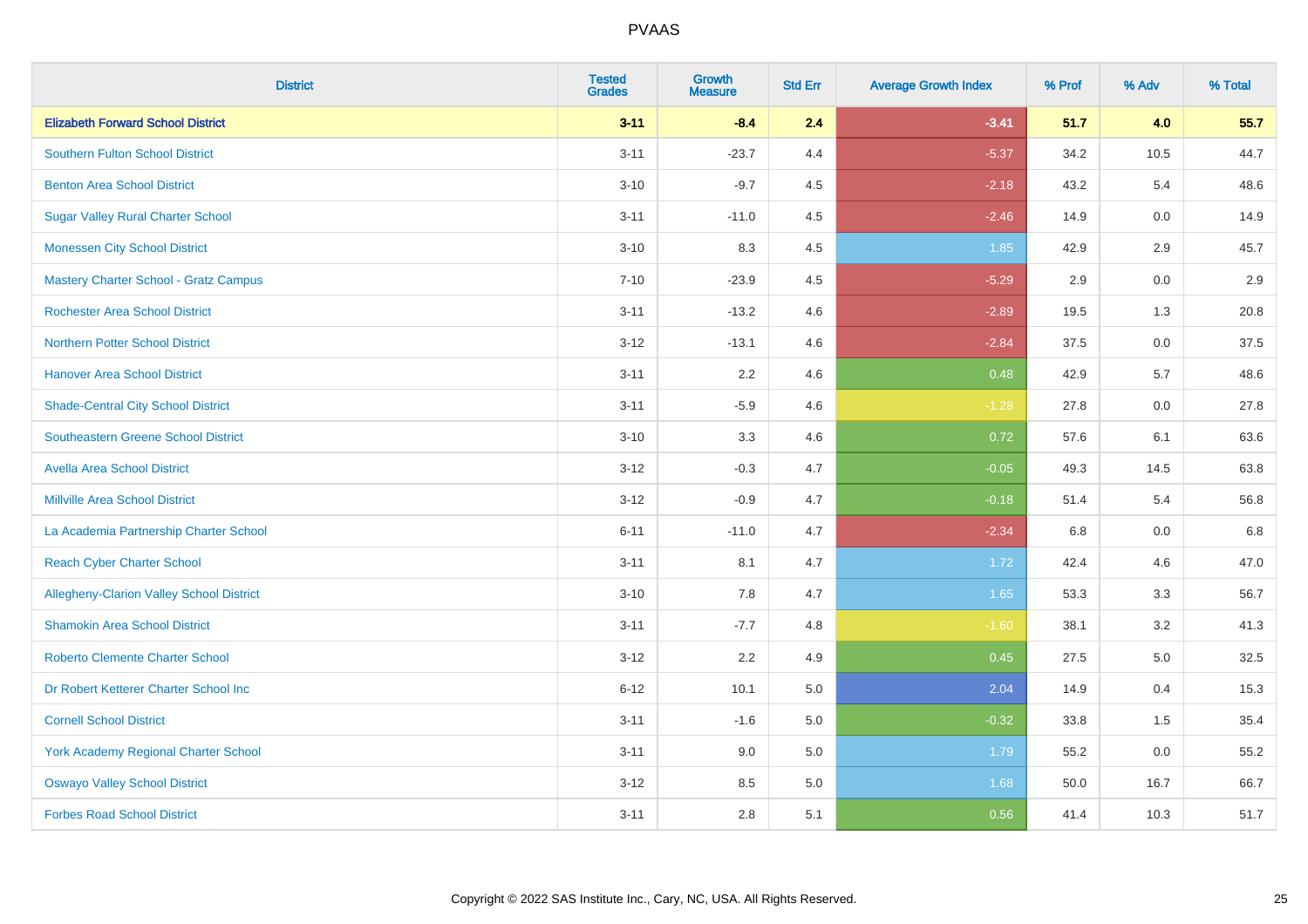| <b>District</b>                                         | <b>Tested</b><br><b>Grades</b> | <b>Growth</b><br><b>Measure</b> | <b>Std Err</b> | <b>Average Growth Index</b> | % Prof | % Adv   | % Total |
|---------------------------------------------------------|--------------------------------|---------------------------------|----------------|-----------------------------|--------|---------|---------|
| <b>Elizabeth Forward School District</b>                | $3 - 11$                       | $-8.4$                          | 2.4            | $-3.41$                     | 51.7   | 4.0     | 55.7    |
| <b>Tidioute Community Charter School</b>                | $3 - 11$                       | 5.7                             | 5.1            | 1.11                        | 34.4   | 21.9    | 56.2    |
| <b>Fannett-Metal School District</b>                    | $3 - 11$                       | $-3.4$                          | 5.1            | $-0.67$                     | 38.7   | 8.1     | 46.8    |
| The New Academy Charter School                          | $8 - 11$                       | $-10.4$                         | 5.2            | $-2.00$                     | 0.0    | $0.0\,$ | $0.0\,$ |
| <b>Galeton Area School District</b>                     | $3 - 11$                       | 2.2                             | 5.3            | 0.42                        | 41.3   | 4.4     | 45.6    |
| <b>Forest Area School District</b>                      | $3 - 11$                       | $-4.4$                          | 5.4            | $-0.81$                     | 36.2   | 2.1     | 38.3    |
| People For People Charter School                        | $3 - 12$                       | 13.3                            | 5.5            | 2.43                        | 13.5   | 0.0     | 13.5    |
| <b>Commodore Perry School District</b>                  | $3 - 11$                       | 3.2                             | 5.5            | 0.58                        | 58.3   | 0.0     | 58.3    |
| <b>Turkeyfoot Valley Area School District</b>           | $3 - 12$                       | $-4.3$                          | 5.6            | $-0.76$                     | 22.0   | 5.1     | 27.1    |
| <b>Pittston Area School District</b>                    | $3 - 11$                       | $-10.1$                         | 5.6            | $-1.80$                     | 38.1   | 9.5     | 47.6    |
| Lehigh Career & Technical Institute                     | $10 - 12$                      | 5.6                             | 5.6            | 0.99                        | 78.3   | 0.0     | 78.3    |
| <b>Gillingham Charter School</b>                        | $3 - 11$                       | $-4.4$                          | 5.6            | $-0.77$                     | 20.8   | 8.3     | 29.2    |
| <b>Mastery Charter School - Pickett Campus</b>          | $6 - 10$                       | 5.6                             | 5.7            | 1.00                        | 27.8   | 0.0     | 27.8    |
| Insight PA Cyber Charter School                         | $3 - 11$                       | 0.7                             | 5.7            | 0.12                        | 50.0   | 4.8     | 54.8    |
| Mastery Charter High School-Lenfest Campus              | $7 - 11$                       | 2.5                             | 5.7            | 0.43                        | 40.0   | 0.0     | 40.0    |
| Imhotep Institute Charter High School                   | $9 - 11$                       | $-5.3$                          | 5.8            | $-0.92$                     | 25.0   | 0.0     | 25.0    |
| Salisbury-Elk Lick School District                      | $3 - 11$                       | $-13.5$                         | 5.9            | $-2.30$                     | 27.8   | 0.0     | 27.8    |
| <b>Shanksville-Stonycreek School District</b>           | $3 - 10$                       | 7.0                             | 5.9            | 1.20                        | 64.7   | 17.6    | 82.4    |
| <b>Keystone Education Center Charter School</b>         | $3 - 12$                       | $-12.9$                         | 5.9            | $-2.19$                     | 28.0   | 0.0     | 28.0    |
| Hope For Hyndman Charter School                         | $3 - 11$                       | $-2.0$                          | 6.1            | $-0.32$                     | 33.3   | 0.0     | 33.3    |
| Esperanza Cyber Charter School                          | $3 - 11$                       | 7.1                             | 6.1            | 1.16                        | 9.1    | 0.0     | 9.1     |
| Center For Student Learning Charter School At Pennsbury | $6 - 12$                       | $-2.9$                          | 6.1            | $-0.47$                     | 42.9   | 0.0     | 42.9    |
| <b>Mastery Charter School - Thomas Campus</b>           | $3 - 10$                       | 2.1                             | 6.2            | 0.33                        | 28.6   | 0.0     | 28.6    |